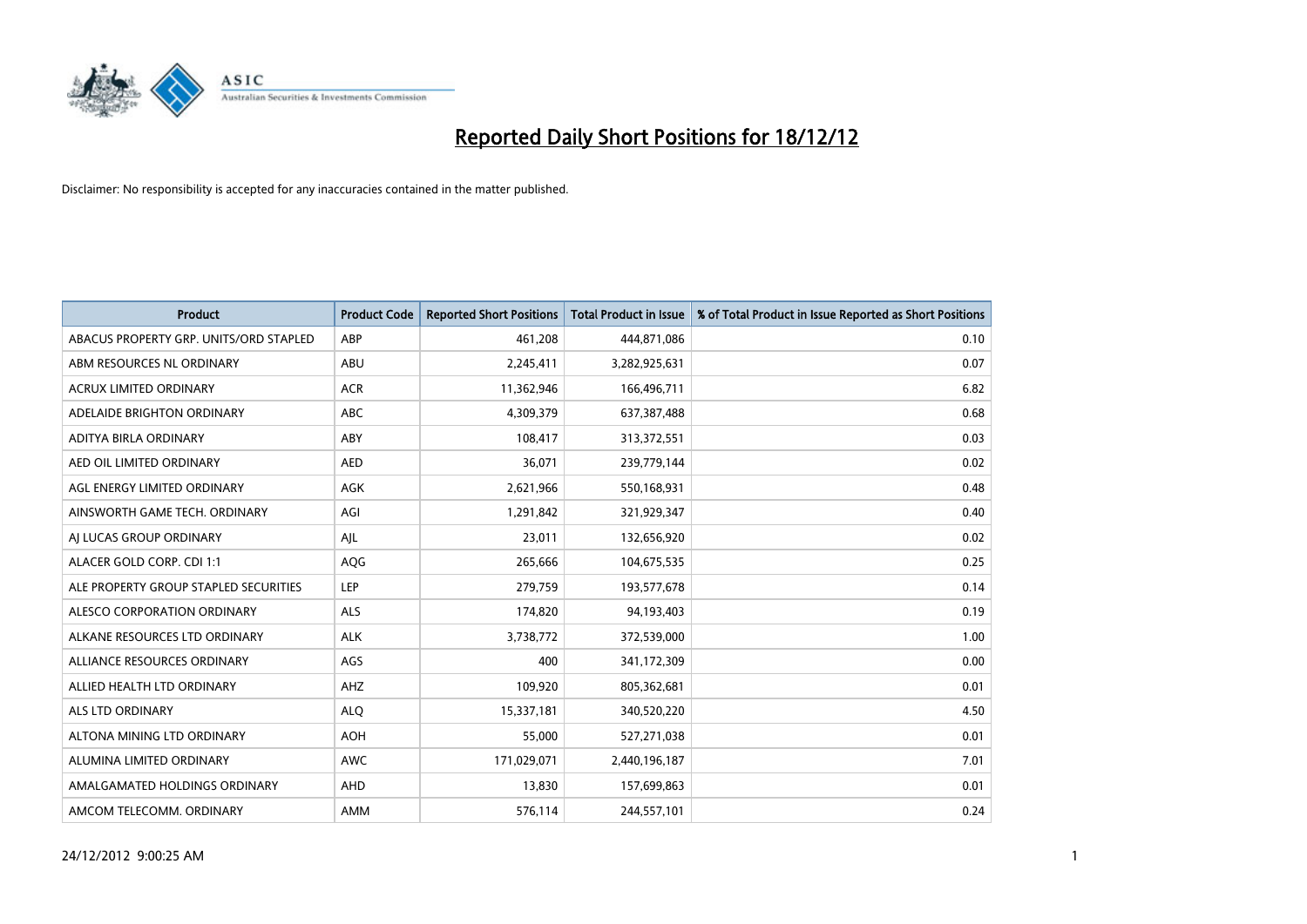

| <b>Product</b>                          | <b>Product Code</b> | <b>Reported Short Positions</b> | <b>Total Product in Issue</b> | % of Total Product in Issue Reported as Short Positions |
|-----------------------------------------|---------------------|---------------------------------|-------------------------------|---------------------------------------------------------|
| AMCOR LIMITED ORDINARY                  | AMC                 | 2,589,512                       | 1,206,684,923                 | 0.21                                                    |
| AMP LIMITED ORDINARY                    | AMP                 | 8,062,649                       | 2,930,423,546                 | 0.28                                                    |
| AMPELLA MINING ORDINARY                 | <b>AMX</b>          | 3,838,737                       | 247,500,493                   | 1.55                                                    |
| ANGLOGOLD ASHANTI CDI 5:1               | AGG                 | 500                             | 89,207,765                    | 0.00                                                    |
| ANSELL LIMITED ORDINARY                 | <b>ANN</b>          | 3,774,259                       | 130,768,652                   | 2.89                                                    |
| ANTARES ENERGY LTD ORDINARY             | <b>AZZ</b>          | 496,699                         | 257,000,000                   | 0.19                                                    |
| ANZ BANKING GRP LTD ORDINARY            | ANZ                 | 9,322,245                       | 2,721,234,961                 | 0.34                                                    |
| APA GROUP STAPLED SECURITIES            | <b>APA</b>          | 6,596,246                       | 823,693,929                   | 0.80                                                    |
| APA SUB GRP STAPLED SECURITY            | <b>HDF</b>          | 381,758                         | 560,324,158                   | 0.07                                                    |
| APN NEWS & MEDIA ORDINARY               | <b>APN</b>          | 23,182,143                      | 661,526,586                   | 3.50                                                    |
| AQUARIUS PLATINUM. ORDINARY             | <b>AOP</b>          | 11,888,781                      | 486,851,336                   | 2.44                                                    |
| AQUILA RESOURCES ORDINARY               | <b>AQA</b>          | 8,662,335                       | 411,804,442                   | 2.10                                                    |
| ARAFURA RESOURCE LTD ORDINARY           | <b>ARU</b>          | 3,381,561                       | 441,270,644                   | 0.77                                                    |
| ARB CORPORATION ORDINARY                | ARP                 | 90,983                          | 72,481,302                    | 0.13                                                    |
| ARDENT LEISURE GROUP STAPLED SECURITIES | AAD                 | 699,287                         | 397,774,513                   | 0.18                                                    |
| ARGO INVESTMENTS ORDINARY               | ARG                 | 163                             | 628,781,353                   | 0.00                                                    |
| ARISTOCRAT LEISURE ORDINARY             | <b>ALL</b>          | 13,022,537                      | 551,418,047                   | 2.36                                                    |
| ARRIUM LTD ORDINARY                     | ARI                 | 6,054,975                       | 1,351,527,328                 | 0.45                                                    |
| ASCIANO LIMITED ORDINARY                | <b>AIO</b>          | 3,707,218                       | 975,385,664                   | 0.38                                                    |
| ASG GROUP LIMITED ORDINARY              | <b>ASZ</b>          | 1.439.634                       | 206,720,839                   | 0.70                                                    |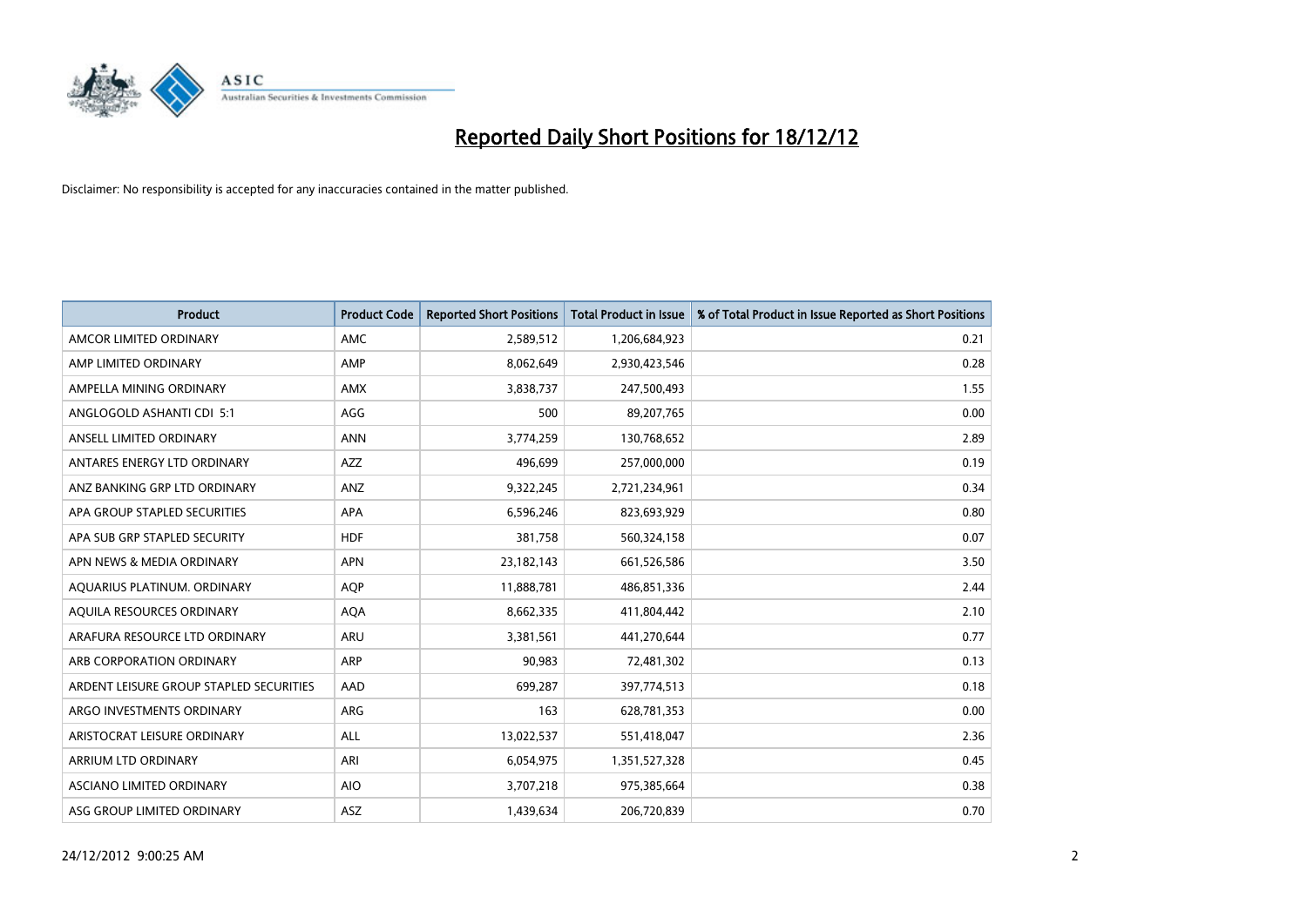

| <b>Product</b>                          | <b>Product Code</b> | <b>Reported Short Positions</b> | <b>Total Product in Issue</b> | % of Total Product in Issue Reported as Short Positions |
|-----------------------------------------|---------------------|---------------------------------|-------------------------------|---------------------------------------------------------|
| ASPEN GROUP ORD/UNITS STAPLED           | <b>APZ</b>          | 257,859                         | 1,197,188,521                 | 0.02                                                    |
| ASPIRE MINING LTD ORDINARY              | <b>AKM</b>          | 42,061                          | 620,594,556                   | 0.01                                                    |
| ASTRO JAP PROP GROUP STAPLED SECURITIES | AJA                 | 1,527                           | 58,445,002                    | 0.00                                                    |
| ASX LIMITED ORDINARY                    | <b>ASX</b>          | 3,783,061                       | 175,136,729                   | 2.16                                                    |
| ATLAS IRON LIMITED ORDINARY             | <b>AGO</b>          | 10,108,632                      | 909,718,409                   | 1.11                                                    |
| ATTILA RESOURCES LTD ORDINARY           | <b>AYA</b>          | 141,833                         | 33,602,501                    | 0.42                                                    |
| AURIZON HOLDINGS LTD ORDINARY           | AZI                 | 14,945,776                      | 2,137,284,503                 | 0.70                                                    |
| AURORA OIL & GAS ORDINARY               | <b>AUT</b>          | 6,469,398                       | 447,885,778                   | 1.44                                                    |
| AUSDRILL LIMITED ORDINARY               | <b>ASL</b>          | 5,863,111                       | 309,385,296                   | 1.90                                                    |
| AUSENCO LIMITED ORDINARY                | <b>AAX</b>          | 887,581                         | 123,872,665                   | 0.72                                                    |
| AUSTAL LIMITED ORDINARY                 | ASB                 | 3,545,015                       | 319,876,994                   | 1.11                                                    |
| AUSTIN ENGINEERING ORDINARY             | ANG                 | 466,175                         | 72,314,403                    | 0.64                                                    |
| AUSTRALAND PROPERTY STAPLED SECURITY    | <b>ALZ</b>          | 529,484                         | 576,846,597                   | 0.09                                                    |
| AUSTRALIAN AGRICULT, ORDINARY           | AAC                 | 633,285                         | 312,905,085                   | 0.20                                                    |
| AUSTRALIAN INFRASTR, UNITS/ORDINARY     | <b>AIX</b>          | 812,723                         | 620,733,944                   | 0.13                                                    |
| AUSTRALIAN PHARM. ORDINARY              | API                 | 313,340                         | 488,115,883                   | 0.06                                                    |
| AUTOMOTIVE HOLDINGS ORDINARY            | AHE                 | 3,178                           | 260,579,682                   | 0.00                                                    |
| AVIENNINGS LIMITED ORDINARY             | AVJ                 | 175,000                         | 274,588,694                   | 0.06                                                    |
| AWE LIMITED ORDINARY                    | <b>AWE</b>          | 3,914,419                       | 522,116,985                   | 0.75                                                    |
| AZIMUTH RES LTD ORDINARY                | <b>AZH</b>          | 1,317,876                       | 422,454,886                   | 0.31                                                    |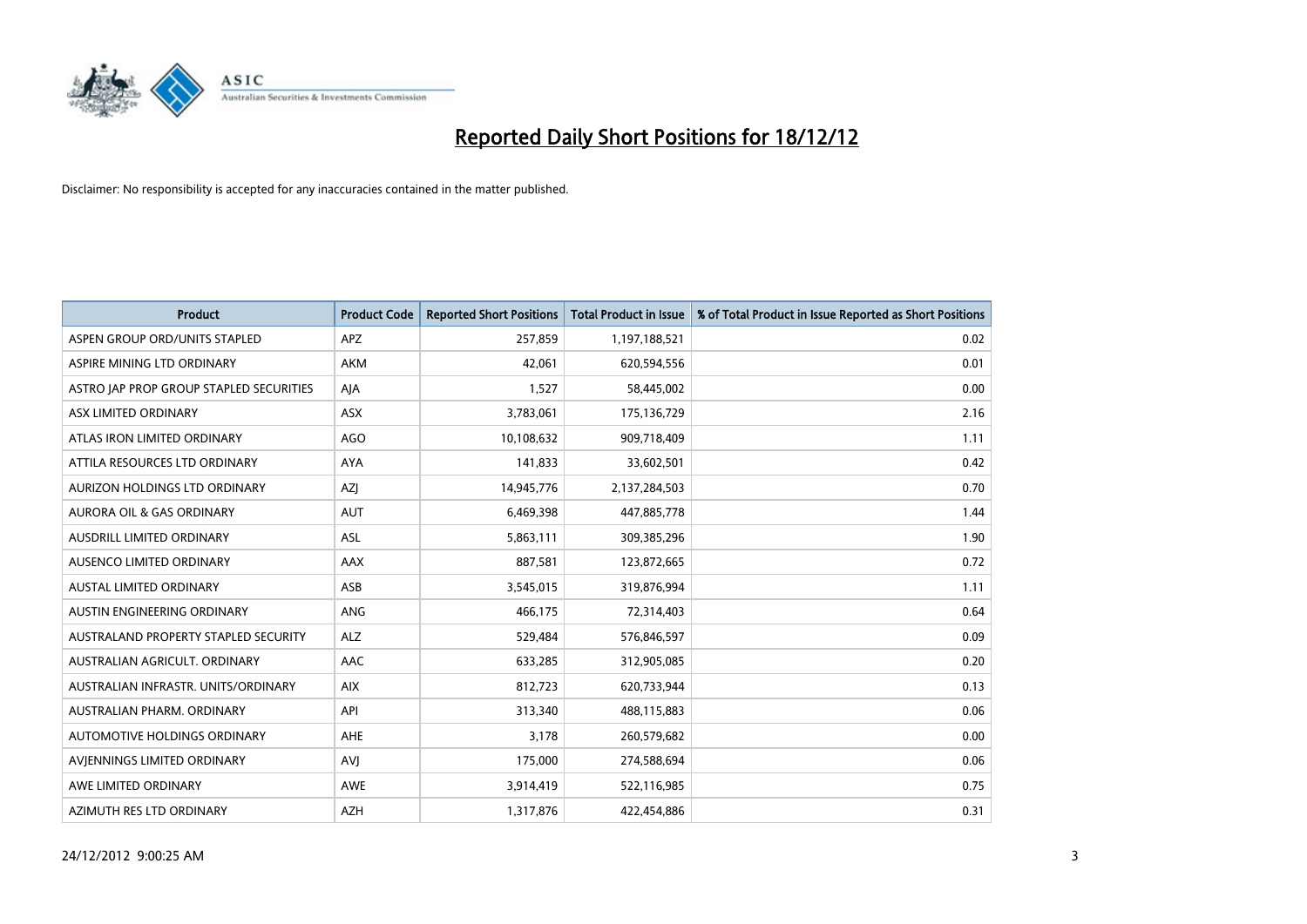

| <b>Product</b>                          | <b>Product Code</b> | <b>Reported Short Positions</b> | <b>Total Product in Issue</b> | % of Total Product in Issue Reported as Short Positions |
|-----------------------------------------|---------------------|---------------------------------|-------------------------------|---------------------------------------------------------|
| <b>BANDANNA ENERGY ORDINARY</b>         | <b>BND</b>          | 15,230,645                      | 528,481,199                   | 2.88                                                    |
| BANK OF QUEENSLAND. ORDINARY            | <b>BOQ</b>          | 7,002,904                       | 308,797,224                   | 2.27                                                    |
| <b>BASE RES LIMITED ORDINARY</b>        | <b>BSE</b>          | 466,341                         | 560,440,029                   | 0.08                                                    |
| BATHURST RESOURCES ORDINARY             | <b>BTU</b>          | 39,904,920                      | 697,247,997                   | 5.72                                                    |
| <b>BC IRON LIMITED ORDINARY</b>         | <b>BCI</b>          | 155,216                         | 103,861,000                   | 0.15                                                    |
| <b>BEACH ENERGY LIMITED ORDINARY</b>    | <b>BPT</b>          | 17,272,193                      | 1,263,677,572                 | 1.37                                                    |
| BEADELL RESOURCE LTD ORDINARY           | <b>BDR</b>          | 12,298,782                      | 742,204,752                   | 1.66                                                    |
| BENDIGO AND ADELAIDE ORDINARY           | <b>BEN</b>          | 8,564,519                       | 402,311,212                   | 2.13                                                    |
| BERKELEY RESOURCES ORDINARY             | <b>BKY</b>          | 180,349                         | 179,393,273                   | 0.10                                                    |
| <b>BHP BILLITON LIMITED ORDINARY</b>    | <b>BHP</b>          | 9,560,100                       | 3,211,691,105                 | 0.30                                                    |
| <b>BILLABONG ORDINARY</b>               | <b>BBG</b>          | 4,140,266                       | 478,944,292                   | 0.86                                                    |
| <b>BLACKTHORN RESOURCES ORDINARY</b>    | <b>BTR</b>          | 259,986                         | 164,285,950                   | 0.16                                                    |
| BLUESCOPE STEEL LTD DEFERRED SETTLEMENT | <b>BSLDA</b>        | 1,006,575                       | 558,197,542                   | 0.18                                                    |
| BOART LONGYEAR ORDINARY                 | <b>BLY</b>          | 5,127,168                       | 461,163,412                   | 1.11                                                    |
| <b>BOOM LOGISTICS ORDINARY</b>          | <b>BOL</b>          | 37,502                          | 468,663,585                   | 0.01                                                    |
| BORAL LIMITED. ORDINARY                 | <b>BLD</b>          | 45,192,796                      | 766,235,816                   | 5.90                                                    |
| <b>BOUGAINVILLE COPPER ORDINARY</b>     | <b>BOC</b>          |                                 | 401,062,500                   | 0.00                                                    |
| <b>BRADKEN LIMITED ORDINARY</b>         | <b>BKN</b>          | 10,964,564                      | 169,240,662                   | 6.48                                                    |
| <b>BRAMBLES LIMITED ORDINARY</b>        | <b>BXB</b>          | 4,468,260                       | 1,556,572,538                 | 0.29                                                    |
| BREVILLE GROUP LTD ORDINARY             | <b>BRG</b>          | 795,310                         | 130,095,322                   | 0.61                                                    |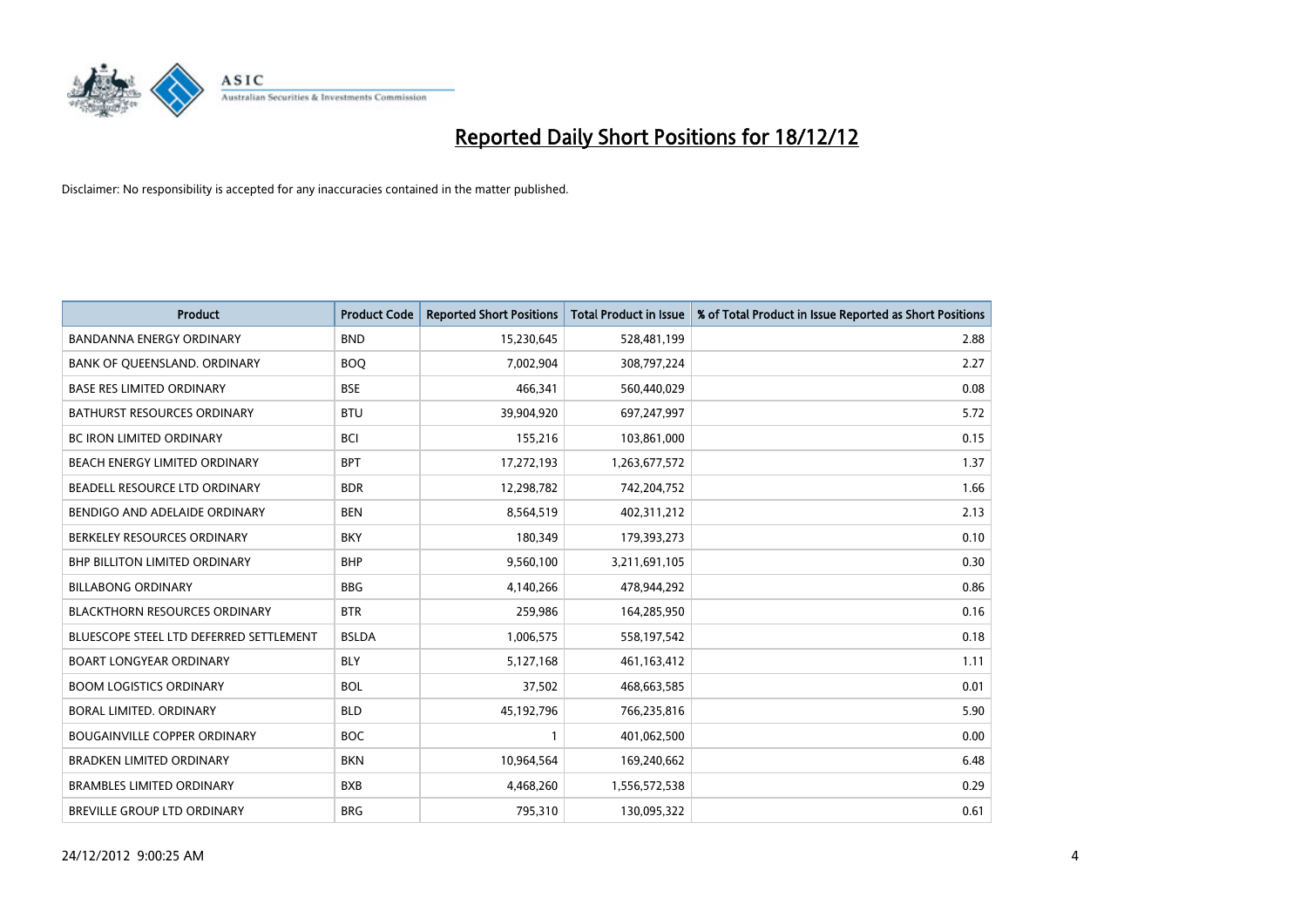

| <b>Product</b>                          | <b>Product Code</b> | <b>Reported Short Positions</b> | <b>Total Product in Issue</b> | % of Total Product in Issue Reported as Short Positions |
|-----------------------------------------|---------------------|---------------------------------|-------------------------------|---------------------------------------------------------|
| <b>BRICKWORKS LIMITED ORDINARY</b>      | <b>BKW</b>          | 60,834                          | 147,818,132                   | 0.04                                                    |
| BROCKMAN MINING LTD ORDINARY            | <b>BCK</b>          | 91,872                          | 7,224,094,327                 | 0.00                                                    |
| BT INVESTMENT MNGMNT ORDINARY           | <b>BTT</b>          | 39,811                          | 268,989,279                   | 0.01                                                    |
| BUCCANEER ENERGY LTD ORDINARY           | <b>BCC</b>          | 900,000                         | 1,321,445,371                 | 0.07                                                    |
| <b>BURU ENERGY ORDINARY</b>             | <b>BRU</b>          | 11,716,634                      | 266,312,599                   | 4.40                                                    |
| <b>BWP TRUST ORDINARY UNITS</b>         | <b>BWP</b>          | 2,510,127                       | 533,645,790                   | 0.47                                                    |
| <b>CABCHARGE AUSTRALIA ORDINARY</b>     | CAB                 | 5,950,320                       | 120,430,683                   | 4.94                                                    |
| CALIBRE GROUP LTD ORDINARY              | <b>CGH</b>          | 513,535                         | 307,378,401                   | 0.17                                                    |
| CALTEX AUSTRALIA ORDINARY               | <b>CTX</b>          | 4,989,738                       | 270,000,000                   | 1.85                                                    |
| CAPE LAMBERT RES LTD ORDINARY           | <b>CFE</b>          | 900,307                         | 689,108,792                   | 0.13                                                    |
| CARABELLA RES LTD ORDINARY              | <b>CLR</b>          | 48,908                          | 133,642,797                   | 0.04                                                    |
| <b>CARBON ENERGY ORDINARY</b>           | <b>CNX</b>          | 48,071                          | 778,451,954                   | 0.01                                                    |
| <b>CARDNO LIMITED ORDINARY</b>          | CDD                 | 5,789,391                       | 141,133,512                   | 4.10                                                    |
| <b>CARINDALE PROPERTY UNIT</b>          | <b>CDP</b>          | 8,000                           | 70,000,000                    | 0.01                                                    |
| CARNARVON PETROLEUM ORDINARY            | <b>CVN</b>          | 1,612,409                       | 937,257,700                   | 0.17                                                    |
| CARSALES.COM LTD ORDINARY               | <b>CRZ</b>          | 6,280,760                       | 235,760,995                   | 2.66                                                    |
| <b>CASH CONVERTERS ORDINARY</b>         | CCV                 | 426,000                         | 423,861,025                   | 0.10                                                    |
| CEDAR WOODS PROP. ORDINARY              | <b>CWP</b>          | 5,001                           | 73,047,793                    | 0.01                                                    |
| CENTRAL PETROLEUM ORDINARY              | <b>CTP</b>          | 206,268                         | 1,386,978,365                 | 0.01                                                    |
| CENTRO RETAIL AUST ORD/UNIT STAPLED SEC | <b>CRF</b>          | 5,118,437                       | 1,427,391,696                 | 0.36                                                    |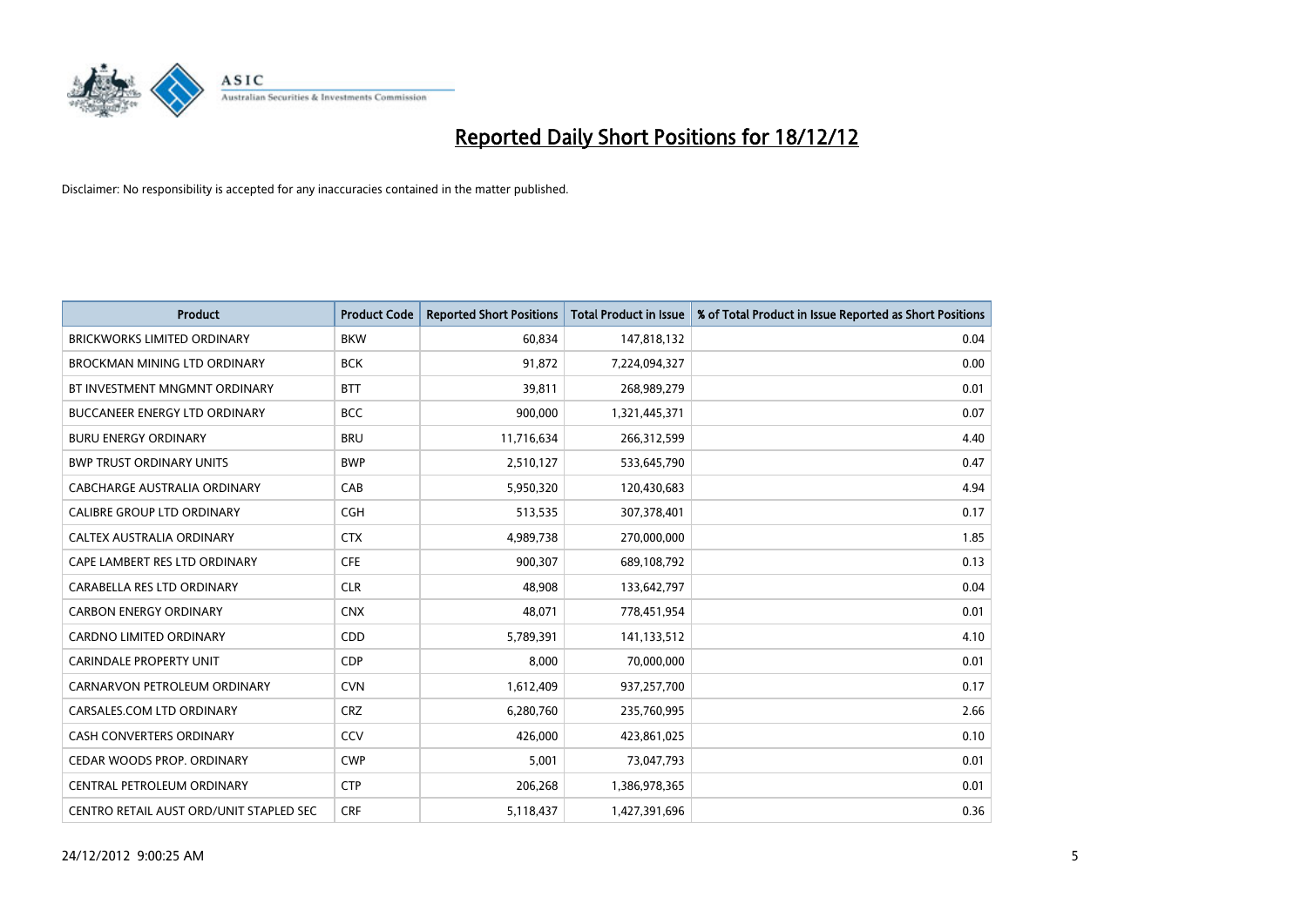

| <b>Product</b>                          | <b>Product Code</b> | <b>Reported Short Positions</b> | <b>Total Product in Issue</b> | % of Total Product in Issue Reported as Short Positions |
|-----------------------------------------|---------------------|---------------------------------|-------------------------------|---------------------------------------------------------|
| <b>CERAMIC FUEL CELLS ORDINARY</b>      | CFU                 | 390                             | 1,559,231,320                 | 0.00                                                    |
| CFS RETAIL TRUST GRP STAPLED SECURITIES | <b>CFX</b>          | 33,662,547                      | 2,828,495,659                 | 1.19                                                    |
| <b>CGA MINING LIMITED ORDINARY</b>      | <b>CGX</b>          | 128,910                         | 337,892,393                   | 0.04                                                    |
| CHALLENGER DIV.PRO. STAPLED UNITS       | <b>CDI</b>          | 52,221                          | 214,101,013                   | 0.02                                                    |
| <b>CHALLENGER LIMITED ORDINARY</b>      | <b>CGF</b>          | 6,875,826                       | 544,652,710                   | 1.26                                                    |
| CHARTER HALL GROUP STAPLED US PROHIBIT. | <b>CHC</b>          | 412,802                         | 298,730,356                   | 0.14                                                    |
| <b>CHARTER HALL RETAIL UNITS</b>        | <b>CQR</b>          | 731,904                         | 334,098,571                   | 0.22                                                    |
| <b>CHORUS LIMITED ORDINARY</b>          | <b>CNU</b>          | 1,065,727                       | 385,082,123                   | 0.28                                                    |
| CITIGOLD CORP LTD ORDINARY              | <b>CTO</b>          | 1,363,288                       | 1,352,907,765                 | 0.10                                                    |
| <b>CLOUGH LIMITED ORDINARY</b>          | <b>CLO</b>          | 79,640                          | 775,259,839                   | 0.01                                                    |
| <b>CNPR GRP UNITS/ORD STAPLED</b>       | <b>CNP</b>          | 2,537                           | 972,414,514                   | 0.00                                                    |
| COAL OF AFRICA LTD ORDINARY             | <b>CZA</b>          | 67,650                          | 800,951,034                   | 0.01                                                    |
| <b>COALSPUR MINES LTD ORDINARY</b>      | <b>CPL</b>          | 13,433,079                      | 620,729,899                   | 2.16                                                    |
| COCA-COLA AMATIL ORDINARY               | <b>CCL</b>          | 4,142,469                       | 762,133,414                   | 0.54                                                    |
| <b>COCHLEAR LIMITED ORDINARY</b>        | <b>COH</b>          | 4,859,903                       | 57,026,689                    | 8.52                                                    |
| COCKATOO COAL ORDINARY                  | <b>COK</b>          | 16,838,746                      | 1,016,746,908                 | 1.66                                                    |
| <b>CODAN LIMITED ORDINARY</b>           | <b>CDA</b>          | 50,001                          | 176,862,573                   | 0.03                                                    |
| <b>COLLINS FOODS LTD ORDINARY</b>       | <b>CKF</b>          | 320,971                         | 93,000,003                    | 0.35                                                    |
| COMMONWEALTH BANK, ORDINARY             | CBA                 | 14,420,330                      | 1,609,180,841                 | 0.90                                                    |
| COMMONWEALTH PROP ORDINARY UNITS        | <b>CPA</b>          | 14.703.875                      | 2,347,003,413                 | 0.63                                                    |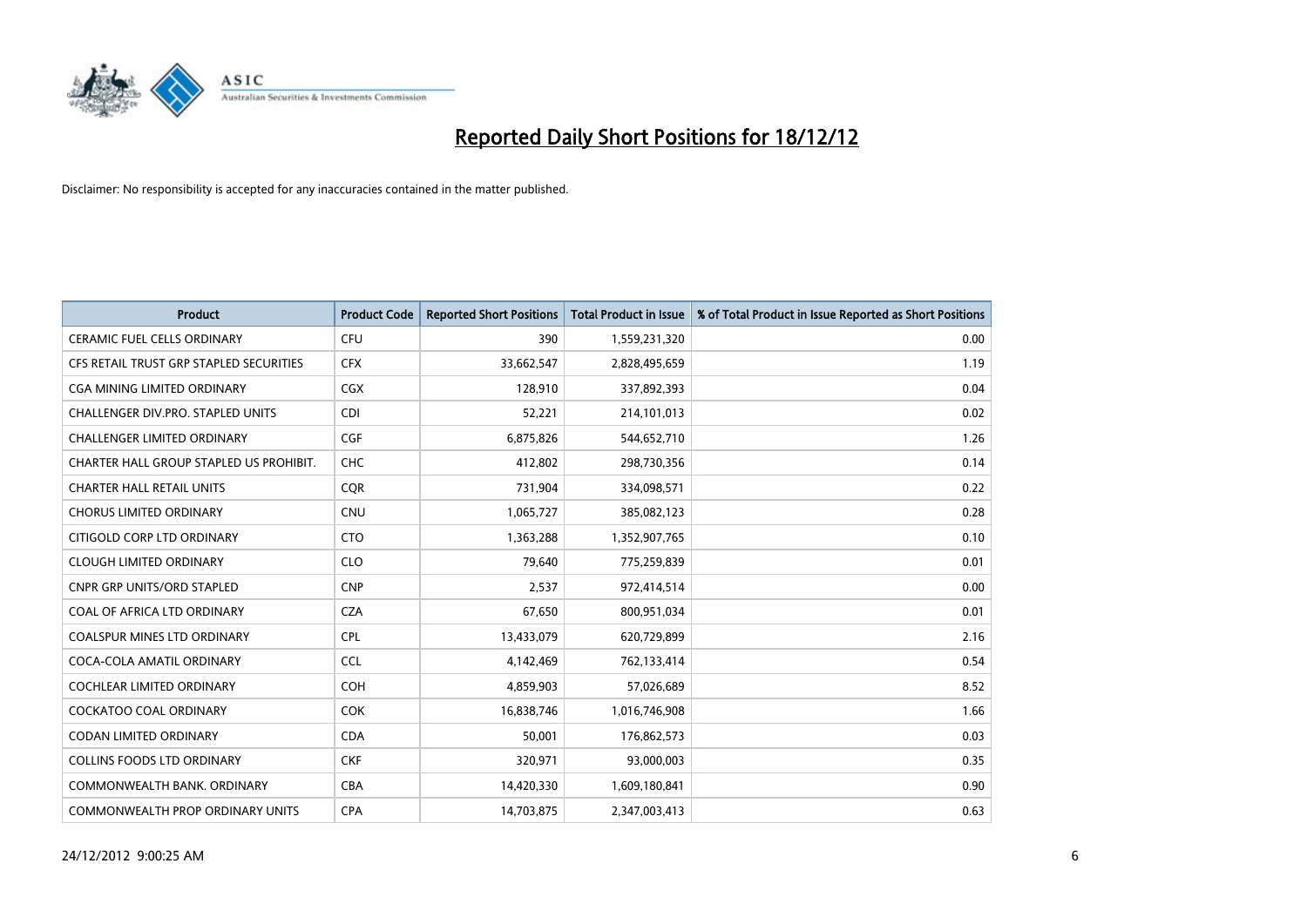

| <b>Product</b>                          | <b>Product Code</b> | <b>Reported Short Positions</b> | Total Product in Issue | % of Total Product in Issue Reported as Short Positions |
|-----------------------------------------|---------------------|---------------------------------|------------------------|---------------------------------------------------------|
| <b>COMPASS RESOURCES ORDINARY</b>       | <b>CMR</b>          | 7,472                           | 1,403,744,100          | 0.00                                                    |
| COMPUTERSHARE LTD ORDINARY              | <b>CPU</b>          | 11,322,586                      | 555,664,059            | 2.04                                                    |
| CONTINENTAL COAL LTD ORDINARY           | <b>CCC</b>          | 983                             | 473,061,772            | 0.00                                                    |
| COOPER ENERGY LTD ORDINARY              | <b>COE</b>          | 241,073                         | 328,694,257            | 0.07                                                    |
| <b>CORP TRAVEL LIMITED ORDINARY</b>     | <b>CTD</b>          | 134,863                         | 74,971,020             | 0.18                                                    |
| <b>CREDIT CORP GROUP ORDINARY</b>       | <b>CCP</b>          | 54,974                          | 45,932,899             | 0.12                                                    |
| <b>CROMWELL PROP STAPLED SECURITIES</b> | <b>CMW</b>          | 7,178,750                       | 1,225,539,033          | 0.59                                                    |
| <b>CROWN LIMITED ORDINARY</b>           | <b>CWN</b>          | 4,291,877                       | 728,394,185            | 0.59                                                    |
| <b>CSG LIMITED ORDINARY</b>             | CSV                 | 438,222                         | 280,426,698            | 0.16                                                    |
| <b>CSL LIMITED ORDINARY</b>             | <b>CSL</b>          | 2,595,185                       | 501,787,209            | 0.52                                                    |
| <b>CSR LIMITED ORDINARY</b>             | <b>CSR</b>          | 44,972,153                      | 506,000,315            | 8.89                                                    |
| <b>CUDECO LIMITED ORDINARY</b>          | CDU                 | 5,505,332                       | 188,943,961            | 2.91                                                    |
| DART ENERGY LTD ORDINARY                | <b>DTE</b>          | 15,323,604                      | 878,168,388            | 1.74                                                    |
| DAVID JONES LIMITED ORDINARY            | <b>DIS</b>          | 58,478,516                      | 531,788,775            | 11.00                                                   |
| DECMIL GROUP LIMITED ORDINARY           | <b>DCG</b>          | 948,111                         | 168,203,219            | 0.56                                                    |
| DEVINE LIMITED ORDINARY                 | <b>DVN</b>          | 254,481                         | 158,730,556            | 0.16                                                    |
| DEXUS PROPERTY GROUP STAPLED UNITS      | <b>DXS</b>          | 11,091,749                      | 4,839,024,176          | 0.23                                                    |
| DISCOVERY METALS LTD ORDINARY           | <b>DML</b>          | 3,475,648                       | 486,986,451            | 0.71                                                    |
| DOMINO PIZZA ENTERPR ORDINARY           | <b>DMP</b>          | 44,597                          | 70,192,674             | 0.06                                                    |
| DORAY MINERALS LTD ORDINARY             | <b>DRM</b>          | 105.000                         | 139,200,101            | 0.08                                                    |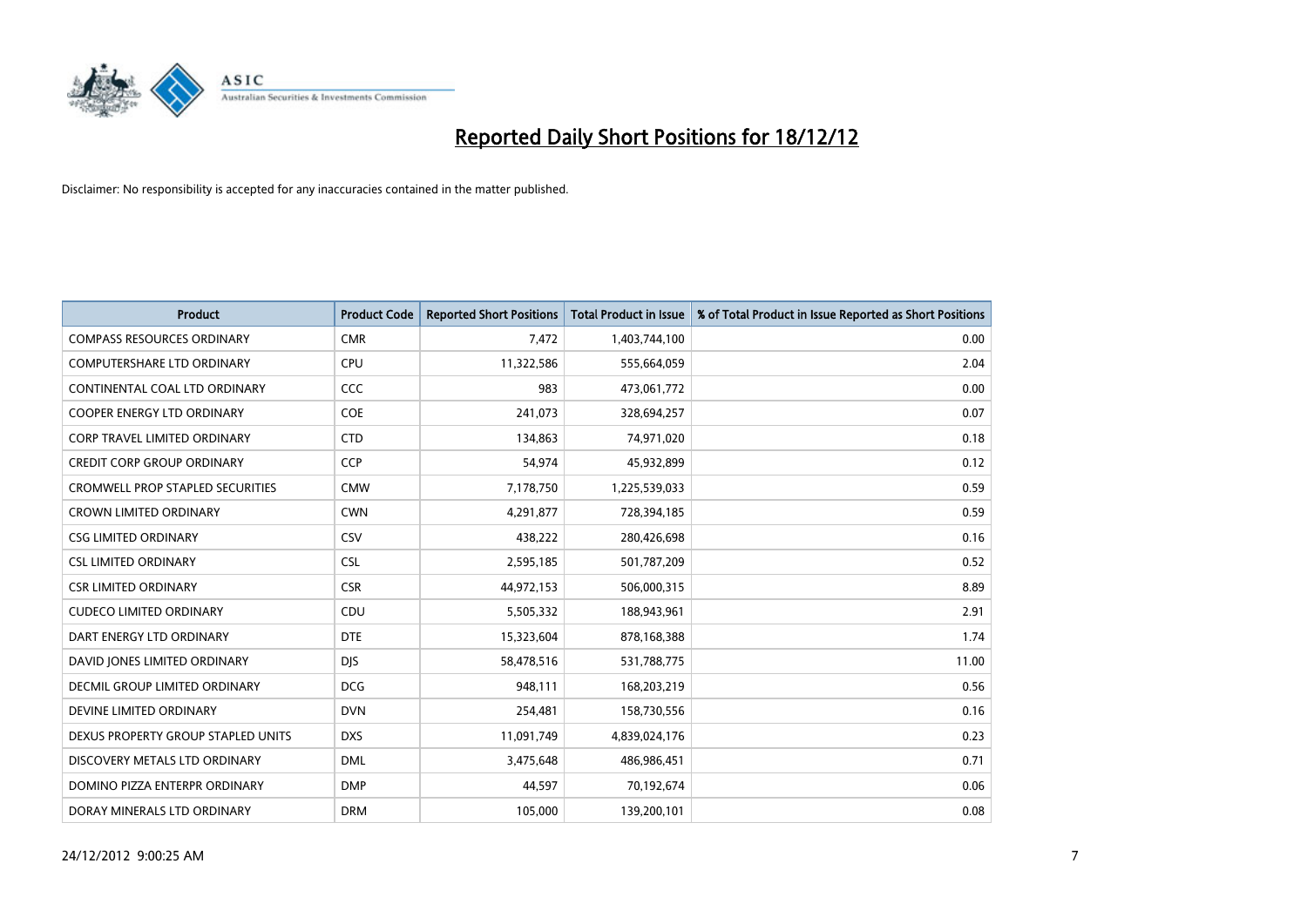

| <b>Product</b>                               | <b>Product Code</b> | <b>Reported Short Positions</b> | <b>Total Product in Issue</b> | % of Total Product in Issue Reported as Short Positions |
|----------------------------------------------|---------------------|---------------------------------|-------------------------------|---------------------------------------------------------|
| DOWNER EDI LIMITED ORDINARY                  | <b>DOW</b>          | 9,152,930                       | 429,100,296                   | 2.13                                                    |
| DRILLSEARCH ENERGY ORDINARY                  | <b>DLS</b>          | 1,495,671                       | 401,730,663                   | 0.37                                                    |
| DUET GROUP STAPLED US PROHIBIT.              | <b>DUE</b>          | 2,743,812                       | 1,158,216,750                 | 0.24                                                    |
| DULUXGROUP LIMITED ORDINARY                  | <b>DLX</b>          | 9,149,112                       | 368,984,902                   | 2.48                                                    |
| <b>DWS LTD ORDINARY</b>                      | <b>DWS</b>          | 100,261                         | 132,362,763                   | 0.08                                                    |
| ECHO ENTERTAINMENT ORDINARY                  | EGP                 | 10,331,938                      | 825,672,730                   | 1.25                                                    |
| <b>ELDERS LIMITED ORDINARY</b>               | <b>ELD</b>          | 19,208,464                      | 448,598,480                   | 4.28                                                    |
| ELEMENTAL MINERALS ORDINARY                  | <b>ELM</b>          | 85,148                          | 280,156,422                   | 0.03                                                    |
| ELEMENTOS LIMITED ORDINARY                   | <b>ELT</b>          | 16                              | 148,352,638                   | 0.00                                                    |
| <b>EMECO HOLDINGS ORDINARY</b>               | <b>EHL</b>          | 6,702,754                       | 599,675,707                   | 1.12                                                    |
| <b>ENDEAVOUR MIN CORP CDI 1:1</b>            | <b>EVR</b>          | 211,249                         | 126,365,941                   | 0.17                                                    |
| <b>ENERGY RESOURCES ORDINARY 'A'</b>         | <b>ERA</b>          | 6,936,413                       | 517,725,062                   | 1.34                                                    |
| <b>ENERGY WORLD CORPOR, ORDINARY</b>         | <b>EWC</b>          | 18,893,691                      | 1,734,166,672                 | 1.09                                                    |
| <b>ENVESTRA LIMITED ORDINARY</b>             | <b>ENV</b>          | 11,369,785                      | 1,603,333,497                 | 0.71                                                    |
| EQUATORIAL RES LTD ORDINARY                  | EQX                 | 123,410                         | 117,235,353                   | 0.11                                                    |
| ERM POWER LIMITED ORDINARY                   | EPW                 | 5,429                           | 174,147,507                   | 0.00                                                    |
| EVOLUTION MINING LTD ORDINARY                | <b>EVN</b>          | 4,051,835                       | 708,092,989                   | 0.57                                                    |
| FAIRFAX MEDIA LTD ORDINARY                   | <b>FXI</b>          | 294,553,442                     | 2,351,955,725                 | 12.52                                                   |
| <b>FAR LTD ORDINARY</b>                      | <b>FAR</b>          | 21,000,000                      | 2,499,846,742                 | 0.84                                                    |
| <b>FKP PROPERTY GROUP STAPLED SECURITIES</b> | <b>FKP</b>          | 7,455,197                       | 321,578,705                   | 2.32                                                    |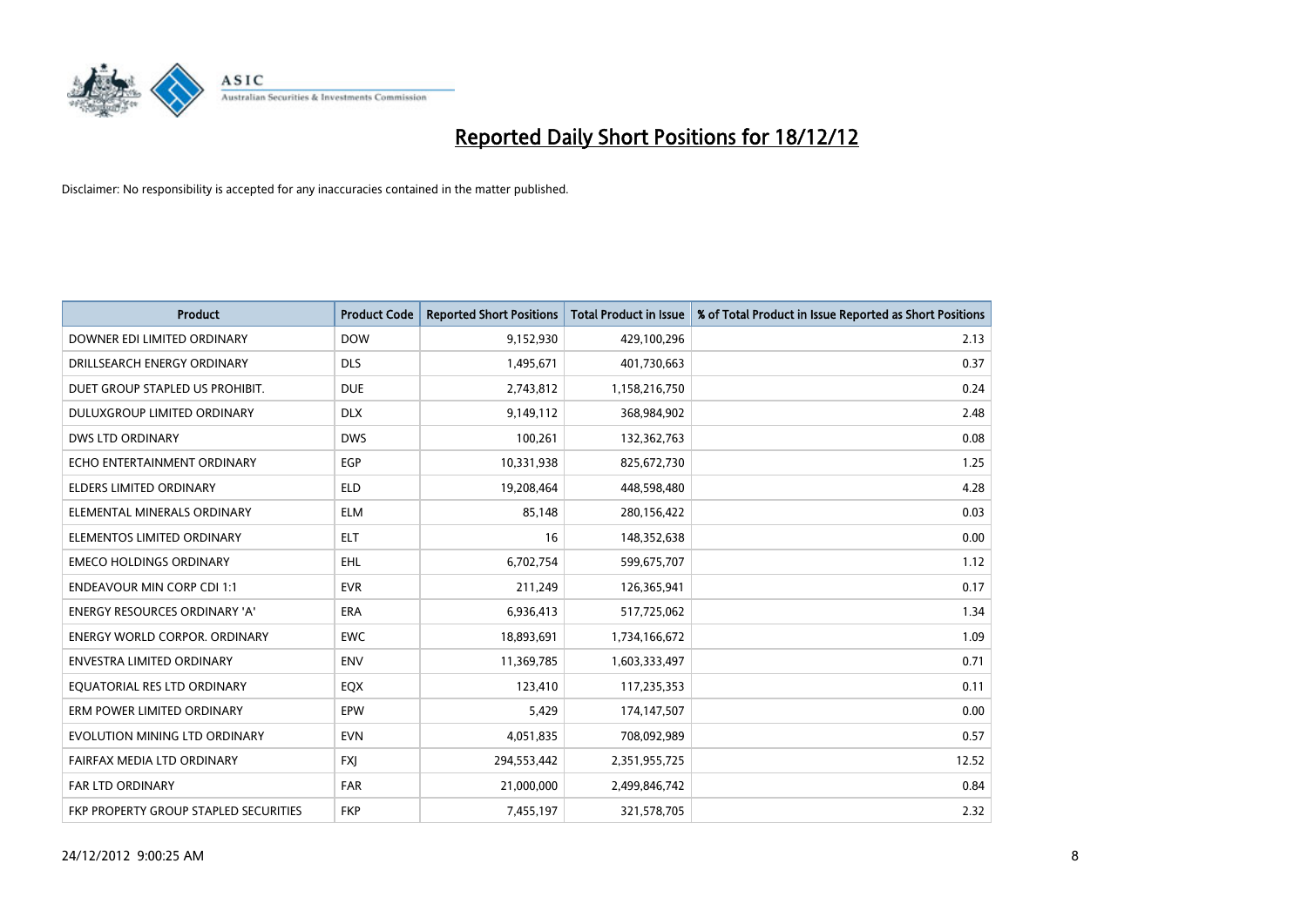

| <b>Product</b>                            | <b>Product Code</b> | <b>Reported Short Positions</b> | <b>Total Product in Issue</b> | % of Total Product in Issue Reported as Short Positions |
|-------------------------------------------|---------------------|---------------------------------|-------------------------------|---------------------------------------------------------|
| FLEETWOOD CORP ORDINARY                   | <b>FWD</b>          | 2,708,570                       | 60,033,258                    | 4.51                                                    |
| FLETCHER BUILDING ORDINARY                | <b>FBU</b>          | 6,303,541                       | 684,793,538                   | 0.92                                                    |
| <b>FLEXIGROUP LIMITED ORDINARY</b>        | <b>FXL</b>          | 345,109                         | 287,469,669                   | 0.12                                                    |
| FLIGHT CENTRE ORDINARY                    | <b>FLT</b>          | 12,200,699                      | 100,160,128                   | 12.18                                                   |
| FLINDERS MINES LTD ORDINARY               | <b>FMS</b>          | 774,629                         | 1,821,300,404                 | 0.04                                                    |
| <b>FOCUS MINERALS LTD ORDINARY</b>        | <b>FML</b>          | 3,543,519                       | 4,320,773,701                 | 0.08                                                    |
| FONTERRA SHARE FUND ORDINARY UNITS        | FSF                 | 72.639                          | 95,454,540                    | 0.08                                                    |
| FORGE GROUP LIMITED ORDINARY              | FGE                 | 84,353                          | 86,169,014                    | 0.10                                                    |
| FORTESCUE METALS GRP ORDINARY             | <b>FMG</b>          | 183,815,588                     | 3,113,798,659                 | 5.90                                                    |
| <b>G.U.D. HOLDINGS ORDINARY</b>           | GUD                 | 1,526,342                       | 71,341,319                    | 2.14                                                    |
| <b>G8 EDUCATION LIMITED ORDINARY</b>      | <b>GEM</b>          | 170,909                         | 246,048,593                   | 0.07                                                    |
| <b>GALAXY RESOURCES ORDINARY</b>          | <b>GXY</b>          | 2,769,489                       | 536,359,341                   | 0.52                                                    |
| <b>GENETIC TECHNOLOGIES ORDINARY</b>      | <b>GTG</b>          | 818,100                         | 474,971,819                   | 0.17                                                    |
| <b>GEODYNAMICS LIMITED ORDINARY</b>       | GDY                 | 263,005                         | 406,452,608                   | 0.06                                                    |
| <b>GINDALBIE METALS LTD ORDINARY</b>      | <b>GBG</b>          | 31,196,825                      | 1,404,350,200                 | 2.22                                                    |
| <b>GOODMAN FIELDER. ORDINARY</b>          | <b>GFF</b>          | 26,529,144                      | 1,955,559,207                 | 1.36                                                    |
| <b>GOODMAN GROUP STAPLED US PROHIBIT.</b> | <b>GMG</b>          | 2,091,202                       | 1,701,681,304                 | 0.12                                                    |
| <b>GPT GROUP STAPLED SEC.</b>             | <b>GPT</b>          | 6,865,302                       | 1,766,785,075                 | 0.39                                                    |
| <b>GRAINCORP LIMITED A CLASS ORDINARY</b> | <b>GNC</b>          | 1,465,884                       | 228,241,481                   | 0.64                                                    |
| <b>GRANGE RESOURCES, ORDINARY</b>         | <b>GRR</b>          | 1,169,664                       | 1,155,487,102                 | 0.10                                                    |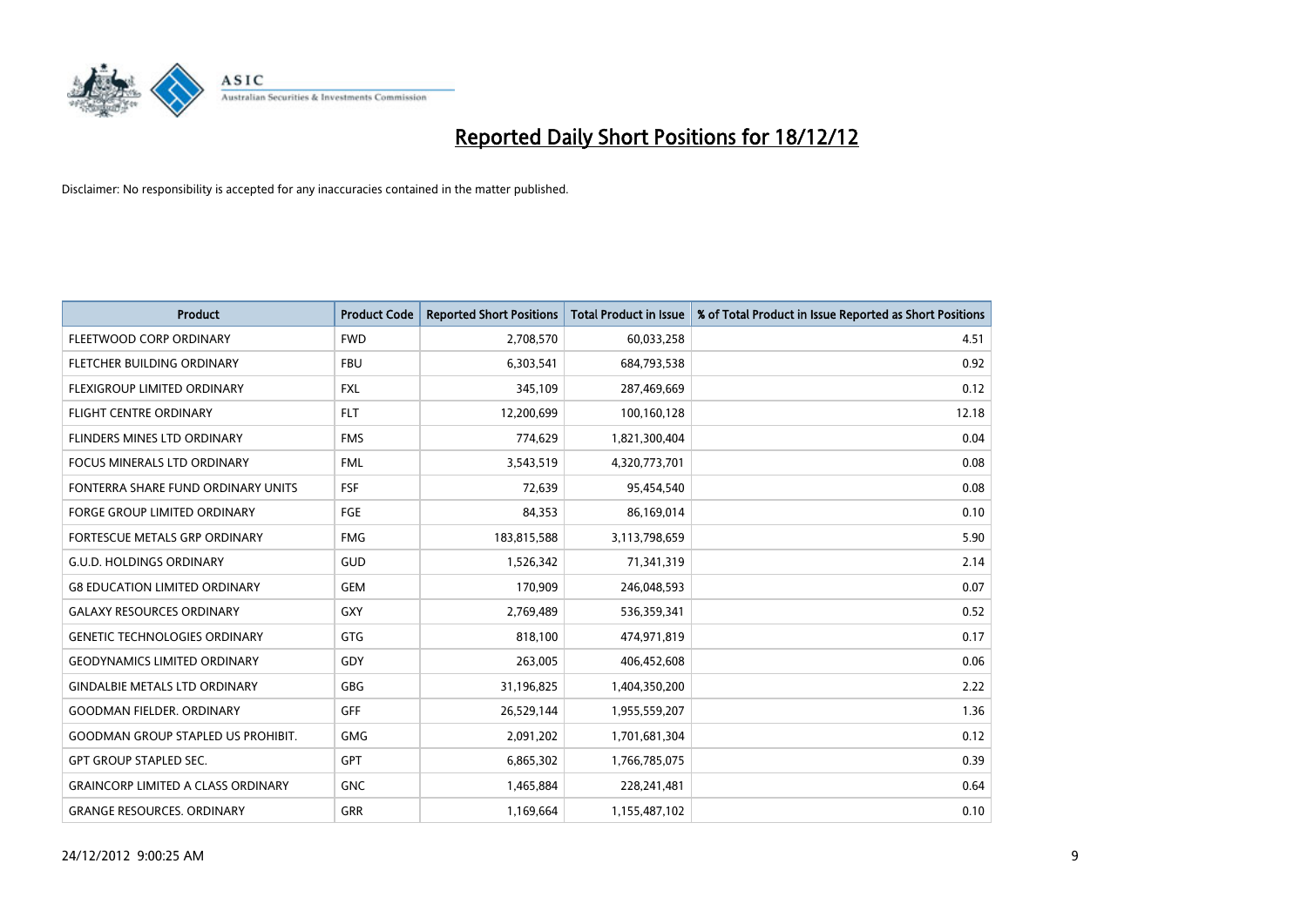

| <b>Product</b>                       | <b>Product Code</b> | <b>Reported Short Positions</b> | <b>Total Product in Issue</b> | % of Total Product in Issue Reported as Short Positions |
|--------------------------------------|---------------------|---------------------------------|-------------------------------|---------------------------------------------------------|
| <b>GREENLAND MIN EN LTD ORDINARY</b> | GGG                 | 4,562,798                       | 567,912,409                   | 0.80                                                    |
| <b>GRYPHON MINERALS LTD ORDINARY</b> | GRY                 | 16,350,458                      | 400,464,983                   | 4.08                                                    |
| <b>GUILDFORD COAL LTD ORDINARY</b>   | <b>GUF</b>          | 1,486,765                       | 521,046,899                   | 0.29                                                    |
| <b>GUNNS LIMITED ORDINARY</b>        | <b>GNS</b>          | 51,528,090                      | 848,401,559                   | 6.07                                                    |
| <b>GWA GROUP LTD ORDINARY</b>        | <b>GWA</b>          | 10,652,863                      | 304,706,899                   | 3.50                                                    |
| HARVEY NORMAN ORDINARY               | <b>HVN</b>          | 119,949,482                     | 1,062,316,784                 | 11.29                                                   |
| HASTIE GROUP LIMITED ORDINARY        | <b>HST</b>          | 233,914                         | 137,353,504                   | 0.17                                                    |
| <b>HENDERSON GROUP CDI 1:1</b>       | <b>HGG</b>          | 1,259,057                       | 709,662,473                   | 0.18                                                    |
| HFA HOLDINGS LIMITED ORDINARY        | <b>HFA</b>          | 3,809                           | 117,332,831                   | 0.00                                                    |
| HILLGROVE RES LTD ORDINARY           | <b>HGO</b>          | 3,410,553                       | 1,022,760,221                 | 0.33                                                    |
| HILLS HOLDINGS LTD ORDINARY          | <b>HIL</b>          | 3,292,765                       | 246,500,444                   | 1.34                                                    |
| HORIZON OIL LIMITED ORDINARY         | <b>HZN</b>          | 35,710,485                      | 1,130,811,515                 | 3.16                                                    |
| HOT CHILI LTD ORDINARY               | <b>HCH</b>          | 971,852                         | 284,276,224                   | 0.34                                                    |
| <b>ICON ENERGY LIMITED ORDINARY</b>  | <b>ICN</b>          | 16,678                          | 533,391,210                   | 0.00                                                    |
| <b>IINET LIMITED ORDINARY</b>        | <b>IIN</b>          | 62,914                          | 161,238,847                   | 0.04                                                    |
| ILUKA RESOURCES ORDINARY             | ILU                 | 61,801,732                      | 418,700,517                   | 14.76                                                   |
| <b>IMDEX LIMITED ORDINARY</b>        | <b>IMD</b>          | 901,871                         | 210,473,188                   | 0.43                                                    |
| <b>INCITEC PIVOT ORDINARY</b>        | IPL                 | 5,164,150                       | 1,628,730,107                 | 0.32                                                    |
| <b>INDEPENDENCE GROUP ORDINARY</b>   | <b>IGO</b>          | 4,725,992                       | 232,882,535                   | 2.03                                                    |
| INDOPHIL RESOURCES ORDINARY          | <b>IRN</b>          | 1,258,098                       | 1,203,146,194                 | 0.10                                                    |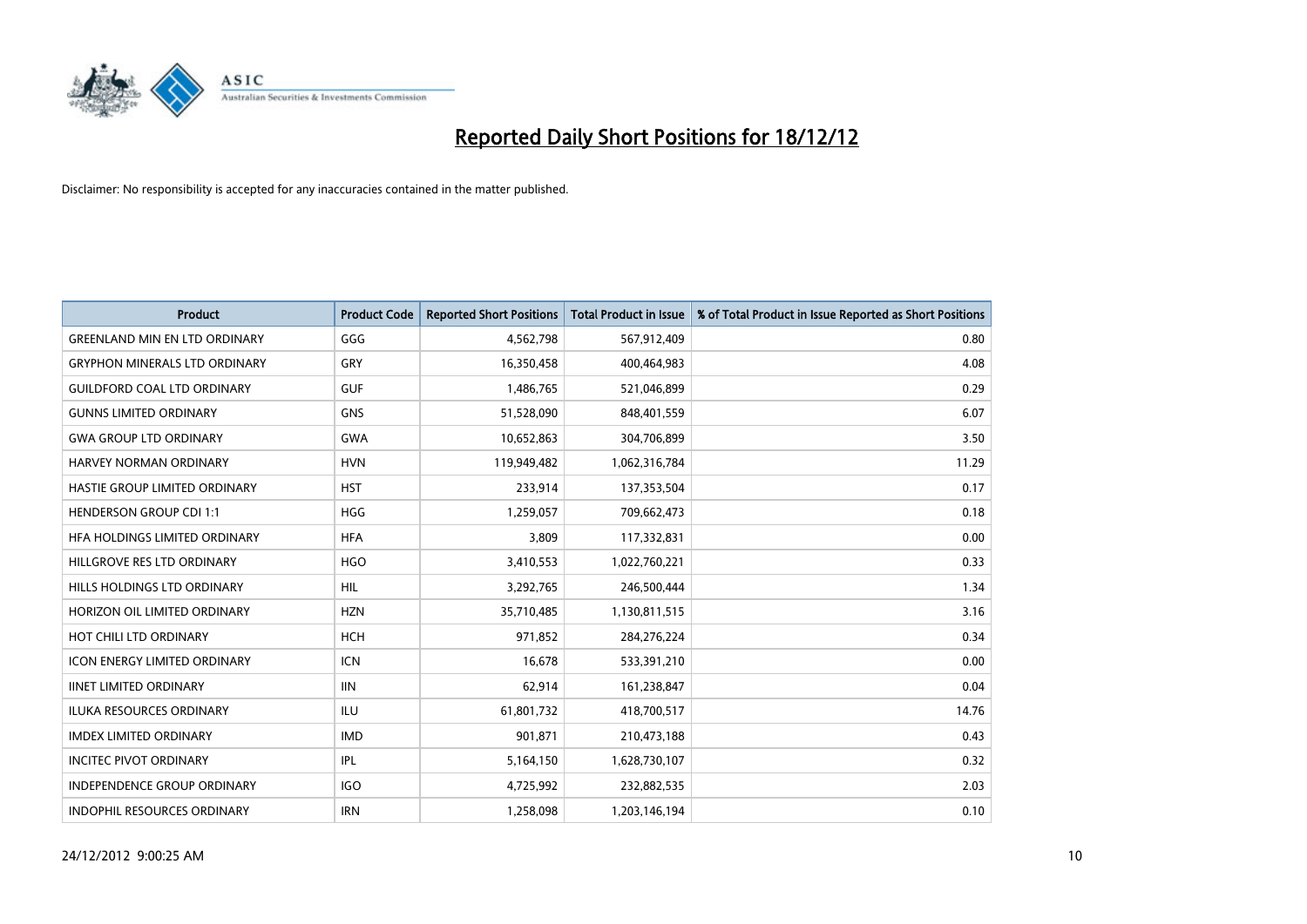

| <b>Product</b>                                | <b>Product Code</b> | <b>Reported Short Positions</b> | <b>Total Product in Issue</b> | % of Total Product in Issue Reported as Short Positions |
|-----------------------------------------------|---------------------|---------------------------------|-------------------------------|---------------------------------------------------------|
| <b>INFIGEN ENERGY STAPLED SECURITIES</b>      | <b>IFN</b>          | 3,415,670                       | 762,265,972                   | 0.45                                                    |
| INSURANCE AUSTRALIA ORDINARY                  | IAG                 | 5,409,468                       | 2,079,034,021                 | 0.26                                                    |
| INTEGRA MINING LTD. ORDINARY                  | <b>IGR</b>          | 3,477,294                       | 934,440,899                   | 0.37                                                    |
| <b>INTREPID MINES ORDINARY</b>                | <b>IAU</b>          | 14,527,360                      | 555,352,556                   | 2.62                                                    |
| <b>INVESTA OFFICE FUND STAPLED SECURITIES</b> | <b>IOF</b>          | 2,775,014                       | 614,047,458                   | 0.45                                                    |
| <b>INVOCARE LIMITED ORDINARY</b>              | <b>IVC</b>          | 3,259,482                       | 110,030,298                   | 2.96                                                    |
| ION LIMITED ORDINARY                          | <b>ION</b>          | 164,453                         | 256,365,105                   | 0.06                                                    |
| <b>IOOF HOLDINGS LTD ORDINARY</b>             | <b>IFL</b>          | 1,262,175                       | 229,794,395                   | 0.55                                                    |
| <b>IRESS LIMITED ORDINARY</b>                 | <b>IRE</b>          | 2,157,606                       | 128,620,231                   | 1.68                                                    |
| <b>IRON ORE HOLDINGS ORDINARY</b>             | <b>IOH</b>          | 39,352                          | 161,174,005                   | 0.02                                                    |
| ISHARES S&P ASIA 50 CDI 1:1                   | <b>IAA</b>          | 5,033                           | 1,700,000                     | 0.30                                                    |
| <b>IVANHOE AUSTRALIA ORDINARY</b>             | <b>IVA</b>          | 1,972,290                       | 712,774,923                   | 0.28                                                    |
| JAMES HARDIE INDUST CHESS DEPOSITARY INT      | <b>IHX</b>          | 9,148,984                       | 440,912,727                   | 2.08                                                    |
| <b>JB HI-FI LIMITED ORDINARY</b>              | <b>IBH</b>          | 19,805,503                      | 98,850,643                    | 20.04                                                   |
| <b>JUPITER MINES ORDINARY</b>                 | <b>IMS</b>          | 1,672                           | 2,281,835,383                 | 0.00                                                    |
| KAGARA LTD ORDINARY                           | <b>KZL</b>          | 3,033,281                       | 798,953,117                   | 0.38                                                    |
| KANGAROO RES LTD ORDINARY                     | <b>KRL</b>          | 191,687                         | 3,434,430,012                 | 0.01                                                    |
| KAROON GAS AUSTRALIA ORDINARY                 | <b>KAR</b>          | 215,908                         | 221,420,769                   | 0.10                                                    |
| KATHMANDU HOLD LTD ORDINARY                   | <b>KMD</b>          | 672,408                         | 200,165,940                   | 0.34                                                    |
| <b>KBL MINING LIMITED ORDINARY</b>            | <b>KBL</b>          | 1,820                           | 293,535,629                   | 0.00                                                    |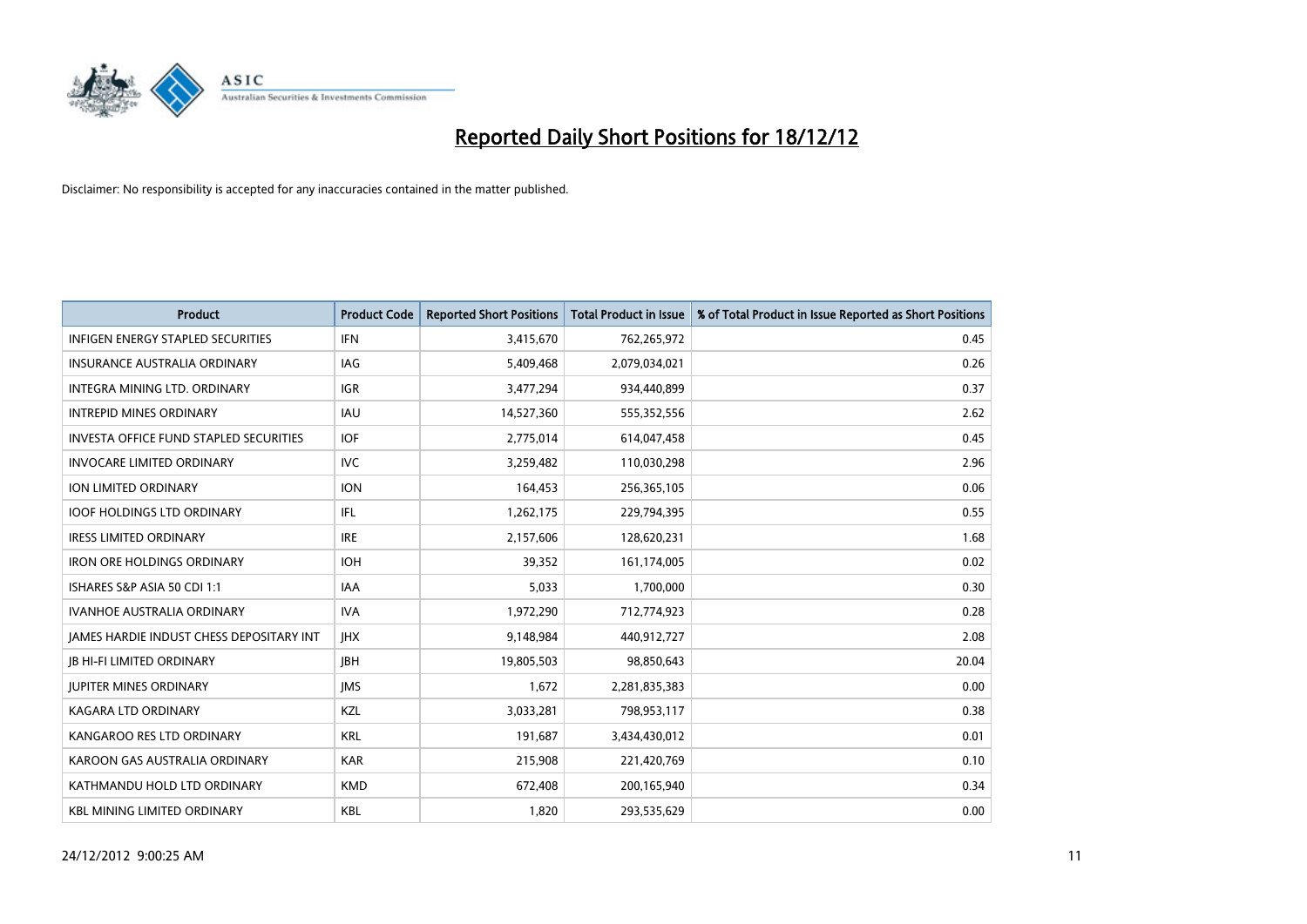

| <b>Product</b>                        | <b>Product Code</b> | <b>Reported Short Positions</b> | <b>Total Product in Issue</b> | % of Total Product in Issue Reported as Short Positions |
|---------------------------------------|---------------------|---------------------------------|-------------------------------|---------------------------------------------------------|
| <b>KENTOR GOLD LIMITED ORDINARY</b>   | KGL                 | 275                             | 140,040,563                   | 0.00                                                    |
| KINGSGATE CONSOLID. ORDINARY          | <b>KCN</b>          | 8,011,795                       | 151,828,173                   | 5.28                                                    |
| KINGSROSE MINING LTD ORDINARY         | <b>KRM</b>          | 23,772                          | 290,261,517                   | 0.01                                                    |
| LEIGHTON HOLDINGS ORDINARY            | LEI                 | 8,482,678                       | 337, 164, 188                 | 2.52                                                    |
| LEND LEASE GROUP UNIT/ORD STAPLED     | <b>LLC</b>          | 5,065,824                       | 574,351,883                   | 0.88                                                    |
| LINC ENERGY LTD ORDINARY              | <b>LNC</b>          | 30,646,751                      | 504,487,631                   | 6.07                                                    |
| LIQUEFIED NATURAL ORDINARY            | <b>LNG</b>          | 272,800                         | 267,699,015                   | 0.10                                                    |
| LYCOPODIUM LIMITED ORDINARY           | LYL                 | 602                             | 38,755,103                    | 0.00                                                    |
| LYNAS CORPORATION ORDINARY            | <b>LYC</b>          | 131,847,163                     | 1,916,159,363                 | 6.88                                                    |
| <b>M2 TELECOMMUNICATION ORDINARY</b>  | <b>MTU</b>          | 6,623,940                       | 157,976,251                   | 4.19                                                    |
| <b>MACA LIMITED ORDINARY</b>          | <b>MLD</b>          | 901,367                         | 150,000,000                   | 0.60                                                    |
| <b>MACMAHON HOLDINGS ORDINARY</b>     | <b>MAH</b>          | 24,775,490                      | 757,017,561                   | 3.27                                                    |
| MACO ATLAS ROADS GRP ORDINARY STAPLED | <b>MQA</b>          | 4,762,357                       | 478,531,436                   | 1.00                                                    |
| MACQUARIE GROUP LTD ORDINARY          | MQG                 | 7,072,602                       | 339,178,329                   | 2.09                                                    |
| <b>MARENGO MINING ORDINARY</b>        | <b>MGO</b>          | 26,950                          | 1,137,870,521                 | 0.00                                                    |
| <b>MATRIX C &amp; E LTD ORDINARY</b>  | <b>MCE</b>          | 3,870,123                       | 94,555,428                    | 4.09                                                    |
| MAVERICK DRILLING ORDINARY            | MAD                 | 8,069,699                       | 452,726,751                   | 1.78                                                    |
| MAYNE PHARMA LTD ORDINARY             | <b>MYX</b>          | 180,000                         | 481,560,463                   | 0.04                                                    |
| MCMILLAN SHAKESPEARE ORDINARY         | <b>MMS</b>          | 745,225                         | 74,523,965                    | 1.00                                                    |
| MEDUSA MINING LTD ORDINARY            | <b>MML</b>          | 3,140,554                       | 188,903,911                   | 1.66                                                    |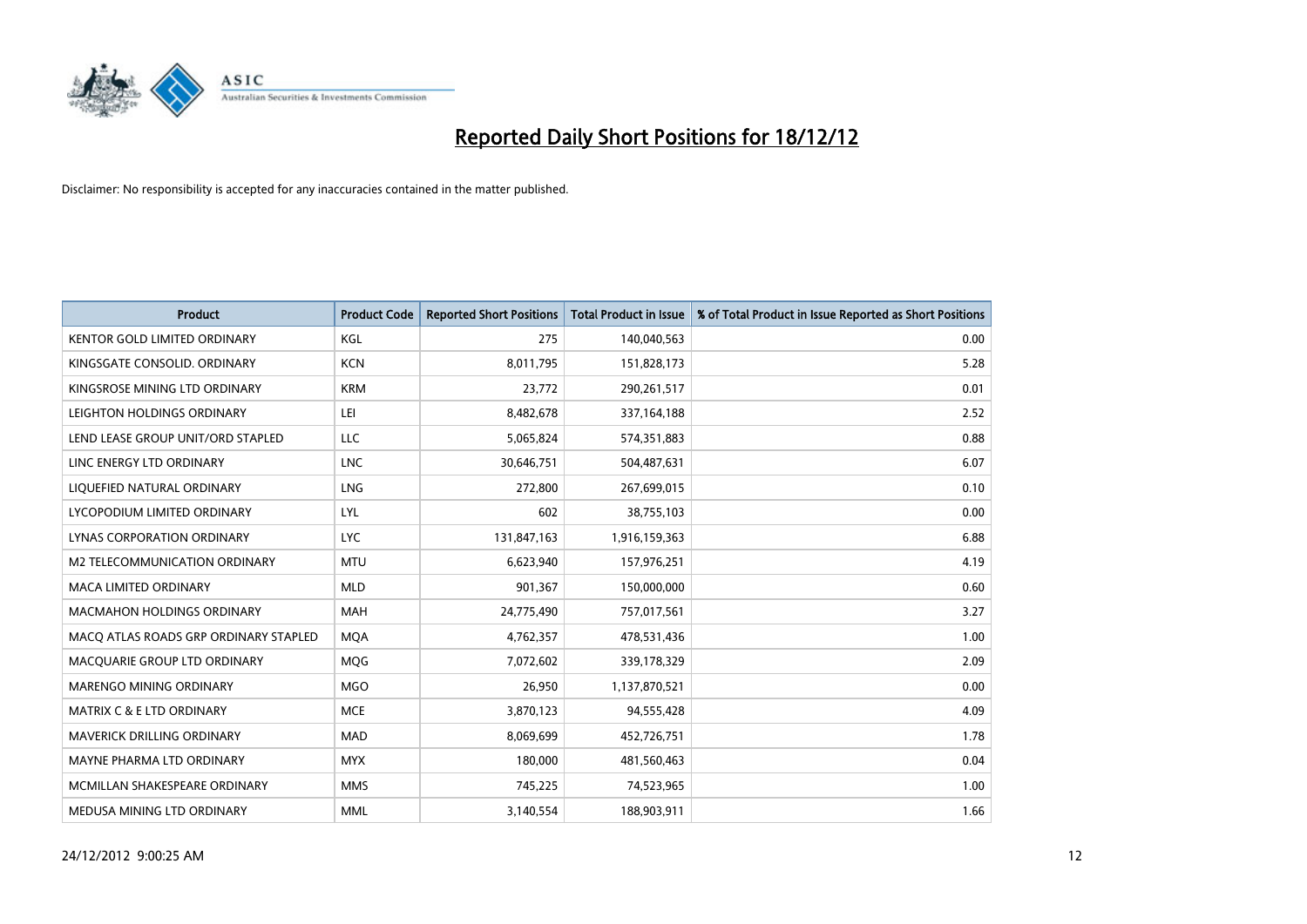

| <b>Product</b>                    | <b>Product Code</b> | <b>Reported Short Positions</b> | <b>Total Product in Issue</b> | % of Total Product in Issue Reported as Short Positions |
|-----------------------------------|---------------------|---------------------------------|-------------------------------|---------------------------------------------------------|
| MELBOURNE IT LIMITED ORDINARY     | <b>MLB</b>          | 492,222                         | 82,451,363                    | 0.60                                                    |
| MEO AUSTRALIA LTD ORDINARY        | <b>MEO</b>          | 25,867                          | 627,264,587                   | 0.00                                                    |
| <b>MERMAID MARINE ORDINARY</b>    | <b>MRM</b>          | 1,175,313                       | 223,694,865                   | 0.53                                                    |
| MESOBLAST LIMITED ORDINARY        | <b>MSB</b>          | 8,320,551                       | 287,132,832                   | 2.90                                                    |
| METALS X LIMITED ORDINARY         | <b>MLX</b>          | 4,702,150                       | 1,651,766,110                 | 0.28                                                    |
| METCASH LIMITED ORDINARY          | <b>MTS</b>          | 91,791,972                      | 880,704,786                   | 10.42                                                   |
| METGASCO LIMITED ORDINARY         | <b>MEL</b>          | 220                             | 445,158,802                   | 0.00                                                    |
| METMINCO LIMITED ORDINARY         | <b>MNC</b>          | 63,869                          | 1,749,543,023                 | 0.00                                                    |
| MICLYN EXP OFFSHR ORDINARY        | <b>MIO</b>          | 143,022                         | 278,639,188                   | 0.05                                                    |
| MILTON CORPORATION ORDINARY       | <b>MLT</b>          | 12,800                          | 121,625,655                   | 0.01                                                    |
| MINCOR RESOURCES NL ORDINARY      | <b>MCR</b>          | 2,268,239                       | 188,208,274                   | 1.21                                                    |
| MINERAL DEPOSITS ORDINARY         | <b>MDL</b>          | 390,900                         | 83,538,786                    | 0.47                                                    |
| MINERAL RESOURCES. ORDINARY       | <b>MIN</b>          | 4,334,027                       | 185,333,269                   | 2.34                                                    |
| MIRABELA NICKEL LTD ORDINARY      | <b>MBN</b>          | 8,361,720                       | 876,582,736                   | 0.95                                                    |
| MIRVAC GROUP STAPLED SECURITIES   | <b>MGR</b>          | 3,097,705                       | 3,425,587,451                 | 0.09                                                    |
| MOLOPO ENERGY LTD ORDINARY        | <b>MPO</b>          | 688,851                         | 245,849,711                   | 0.28                                                    |
| MONADELPHOUS GROUP ORDINARY       | <b>MND</b>          | 6,191,179                       | 90,663,543                    | 6.83                                                    |
| MORTGAGE CHOICE LTD ORDINARY      | <b>MOC</b>          | 2,411,580                       | 123,431,282                   | 1.95                                                    |
| <b>MOUNT GIBSON IRON ORDINARY</b> | <b>MGX</b>          | 4,756,363                       | 1,090,584,232                 | 0.44                                                    |
| MULTIPLEX SITES SITES             | <b>MXUPA</b>        | 554                             | 4,500,000                     | 0.01                                                    |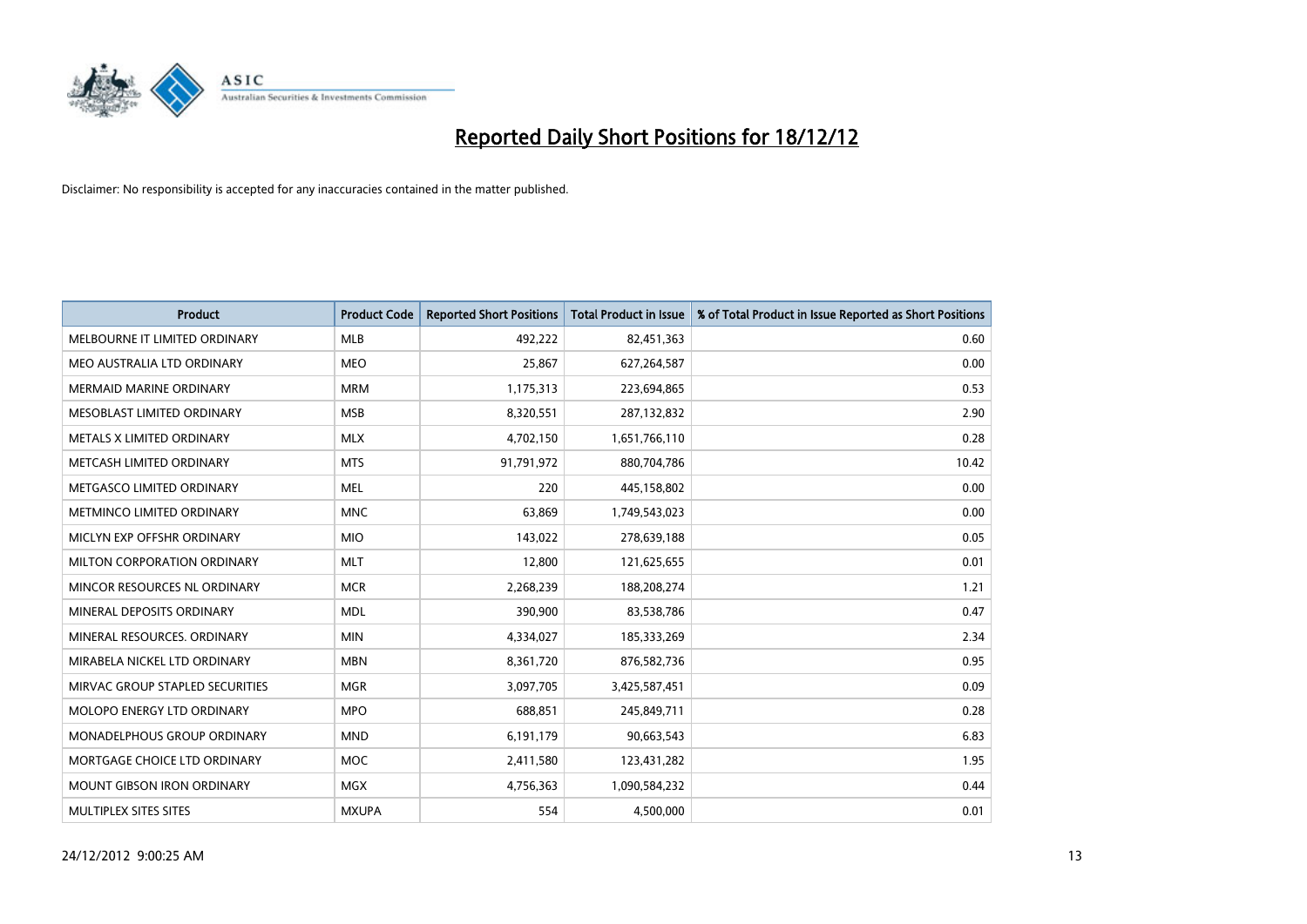

| <b>Product</b>                       | <b>Product Code</b> | <b>Reported Short Positions</b> | <b>Total Product in Issue</b> | % of Total Product in Issue Reported as Short Positions |
|--------------------------------------|---------------------|---------------------------------|-------------------------------|---------------------------------------------------------|
| <b>MURCHISON METALS LTD ORDINARY</b> | <b>MMX</b>          | 6,139,215                       | 450,427,346                   | 1.36                                                    |
| <b>MYER HOLDINGS LTD ORDINARY</b>    | <b>MYR</b>          | 84,138,995                      | 583,384,551                   | 14.42                                                   |
| <b>MYSTATE LIMITED ORDINARY</b>      | <b>MYS</b>          | 19,725                          | 87,117,374                    | 0.02                                                    |
| NATIONAL AUST. BANK ORDINARY         | <b>NAB</b>          | 9,951,007                       | 2,322,079,163                 | 0.43                                                    |
| NAVITAS LIMITED ORDINARY             | <b>NVT</b>          | 9,316,417                       | 375,367,918                   | 2.48                                                    |
| NEON ENERGY LIMITED ORDINARY         | <b>NEN</b>          | 3,371,060                       | 549,582,936                   | 0.61                                                    |
| NEPTUNE MARINE ORDINARY              | <b>NMS</b>          | 60                              | 1,843,891,566                 | 0.00                                                    |
| NEW HOPE CORPORATION ORDINARY        | <b>NHC</b>          | 2,490,165                       | 830,563,352                   | 0.30                                                    |
| NEWCREST MINING ORDINARY             | <b>NCM</b>          | 1,612,901                       | 765,906,839                   | 0.21                                                    |
| NEWS CORP A NON-VOTING CDI           | <b>NWSLV</b>        | 2,030,128                       | 1,537,253,909                 | 0.13                                                    |
| NEWS CORP B VOTING CDI               | <b>NWS</b>          | 1,304,830                       | 798,520,953                   | 0.16                                                    |
| NEWSAT LIMITED ORDINARY              | <b>NWT</b>          | 58,617                          | 233,052,157                   | 0.03                                                    |
| NEXTDC LIMITED ORDINARY              | <b>NXT</b>          | 3,609,273                       | 172,602,288                   | 2.09                                                    |
| NEXUS ENERGY LIMITED ORDINARY        | <b>NXS</b>          | 7,427,988                       | 1,329,821,159                 | 0.56                                                    |
| NIDO PETROLEUM ORDINARY              | <b>NDO</b>          | 105,313                         | 1,599,454,290                 | 0.01                                                    |
| NOBLE MINERAL RES ORDINARY           | <b>NMG</b>          | 3,768,879                       | 663,272,952                   | 0.57                                                    |
| NORFOLK GROUP ORDINARY               | <b>NFK</b>          | 50                              | 158,890,730                   | 0.00                                                    |
| NORTHERN IRON LTD ORDINARY           | <b>NFE</b>          | 3,284,107                       | 484,405,314                   | 0.68                                                    |
| NORTHERN STAR ORDINARY               | <b>NST</b>          | 3,708,758                       | 424,218,168                   | 0.87                                                    |
| NRW HOLDINGS LIMITED ORDINARY        | <b>NWH</b>          | 2,287,937                       | 278,888,011                   | 0.82                                                    |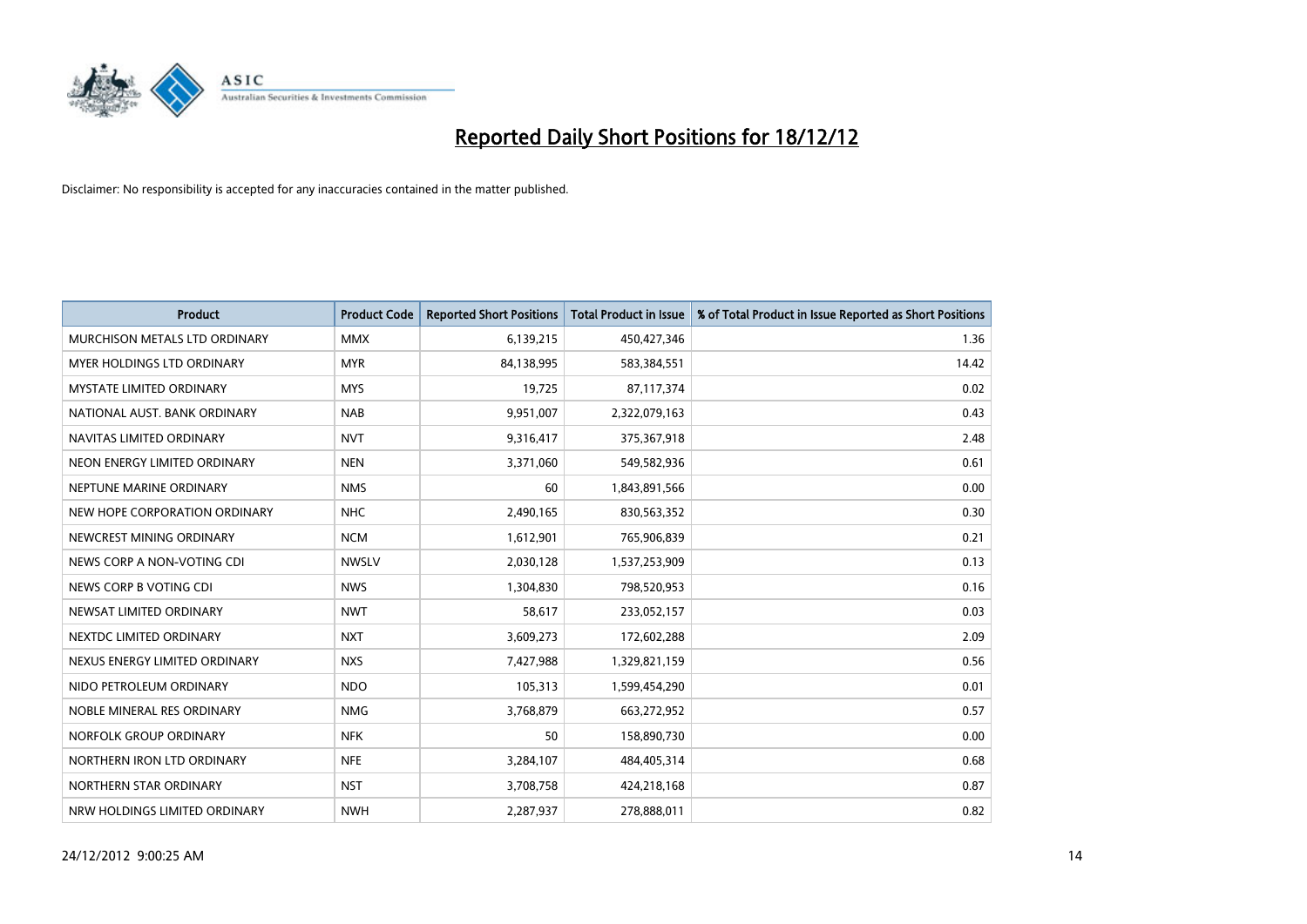

| <b>Product</b>                        | <b>Product Code</b> | <b>Reported Short Positions</b> | <b>Total Product in Issue</b> | % of Total Product in Issue Reported as Short Positions |
|---------------------------------------|---------------------|---------------------------------|-------------------------------|---------------------------------------------------------|
| NUFARM LIMITED ORDINARY               | <b>NUF</b>          | 6,035,908                       | 262,721,422                   | 2.30                                                    |
| OCEANAGOLD CORP. CHESS DEPOSITARY INT | <b>OGC</b>          | 3,102,108                       | 263,278,752                   | 1.18                                                    |
| OIL SEARCH LTD ORDINARY               | <b>OSH</b>          | 2,228,693                       | 1,334,756,742                 | 0.17                                                    |
| OM HOLDINGS LIMITED ORDINARY          | <b>OMH</b>          | 4,008,177                       | 673,423,337                   | 0.60                                                    |
| ORICA LIMITED ORDINARY                | ORI                 | 2,942,266                       | 366,686,516                   | 0.80                                                    |
| ORIGIN ENERGY ORDINARY                | <b>ORG</b>          | 17,015,689                      | 1,093,867,077                 | 1.56                                                    |
| OROCOBRE LIMITED ORDINARY             | <b>ORE</b>          | 83,774                          | 117,745,140                   | 0.07                                                    |
| OROTONGROUP LIMITED ORDINARY          | <b>ORL</b>          | 56,971                          | 40,880,902                    | 0.14                                                    |
| ORPHEUS ENERGY LTD ORDINARY           | <b>OEG</b>          | 67,200                          | 130,475,919                   | 0.05                                                    |
| OZ MINERALS ORDINARY                  | OZL                 | 5,876,657                       | 303,470,022                   | 1.94                                                    |
| <b>PACIFIC BRANDS ORDINARY</b>        | PBG                 | 7,905,199                       | 912,915,695                   | 0.87                                                    |
| PALADIN ENERGY LTD ORDINARY           | <b>PDN</b>          | 83,952,132                      | 836,825,651                   | 10.03                                                   |
| PANAUST LIMITED ORDINARY              | <b>PNA</b>          | 4,246,373                       | 605,962,322                   | 0.70                                                    |
| PANCONTINENTAL OIL ORDINARY           | <b>PCL</b>          | 82,361                          | 1,150,994,096                 | 0.01                                                    |
| PANORAMIC RESOURCES ORDINARY          | PAN                 | 2,008,222                       | 256,058,555                   | 0.78                                                    |
| PAPERLINX LIMITED ORDINARY            | <b>PPX</b>          | 668,231                         | 609,280,761                   | 0.11                                                    |
| PAPILLON RES LTD ORDINARY             | PIR                 | 3,742,066                       | 264,750,891                   | 1.41                                                    |
| PATTIES FOODS LTD ORDINARY            | PFL                 | 100,000                         | 139,065,639                   | 0.07                                                    |
| PEET LIMITED ORDINARY                 | <b>PPC</b>          | 4,112,230                       | 321,013,141                   | 1.28                                                    |
| PERILYA LIMITED ORDINARY              | PEM                 | 514                             | 769,316,426                   | 0.00                                                    |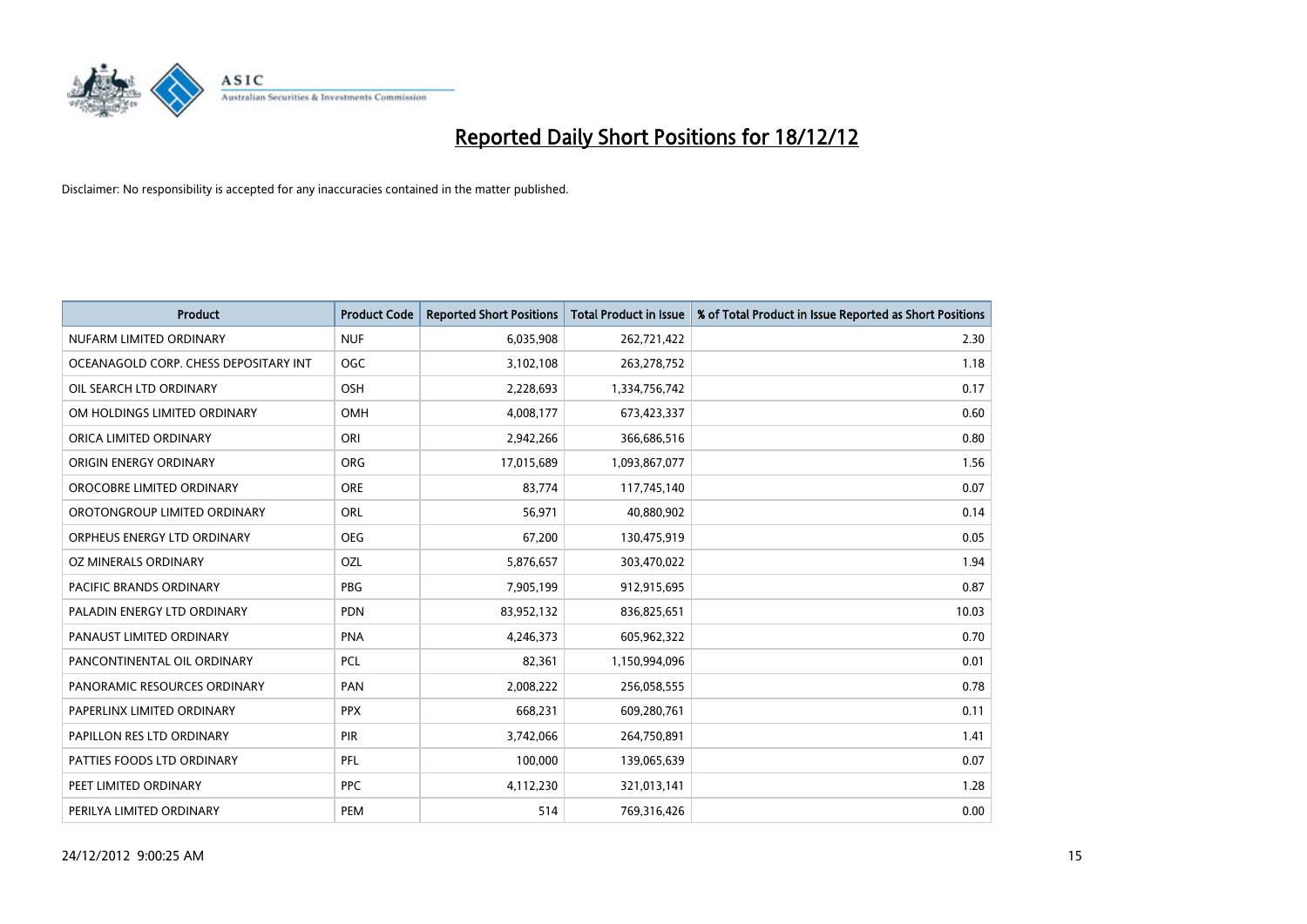

| <b>Product</b>                      | <b>Product Code</b> | <b>Reported Short Positions</b> | <b>Total Product in Issue</b> | % of Total Product in Issue Reported as Short Positions |
|-------------------------------------|---------------------|---------------------------------|-------------------------------|---------------------------------------------------------|
| PERPETUAL LIMITED ORDINARY          | PPT                 | 2,115,988                       | 41,980,678                    | 5.04                                                    |
| PERSEUS MINING LTD ORDINARY         | PRU                 | 12,425,993                      | 457,962,088                   | 2.71                                                    |
| PHARMAXIS LTD ORDINARY              | <b>PXS</b>          | 7,307,110                       | 308,543,389                   | 2.37                                                    |
| PLATINUM ASSET ORDINARY             | <b>PTM</b>          | 13,430,836                      | 561,347,878                   | 2.39                                                    |
| PLATINUM AUSTRALIA ORDINARY         | <b>PLA</b>          | 836,127                         | 504,968,043                   | 0.17                                                    |
| PMI GOLD CORP CDI 1:1               | <b>PVM</b>          | 96,483                          | 122,535,143                   | 0.08                                                    |
| PMP LIMITED ORDINARY                | <b>PMP</b>          | 196,142                         | 323,781,124                   | 0.06                                                    |
| PRANA BIOTECHNOLOGY ORDINARY        | PBT                 | 88,000                          | 340,689,928                   | 0.03                                                    |
| PREMIER INVESTMENTS ORDINARY        | <b>PMV</b>          | 968,001                         | 155,260,478                   | 0.62                                                    |
| PRIMA BIOMED LTD ORDINARY           | <b>PRR</b>          | 6,288,810                       | 1,066,063,388                 | 0.59                                                    |
| PRIMARY HEALTH CARE ORDINARY        | <b>PRY</b>          | 27,747,661                      | 502,983,554                   | 5.52                                                    |
| PRIMEAG AUSTRALIA ORDINARY          | PAG                 | 52,221                          | 266,394,444                   | 0.02                                                    |
| PROGRAMMED ORDINARY                 | PRG                 | 220,000                         | 118,177,001                   | 0.19                                                    |
| <b>PSIVIDA CORP CDI 1:1</b>         | <b>PVA</b>          | 50,000                          | 8,941,306                     | 0.56                                                    |
| PURA VIDA ENERGY NL ORDINARY        | <b>PVD</b>          | 157,040                         | 59,769,584                    | 0.26                                                    |
| <b>QANTAS AIRWAYS ORDINARY</b>      | QAN                 | 13,483,187                      | 2,265,123,620                 | 0.60                                                    |
| <b>OBE INSURANCE GROUP ORDINARY</b> | <b>OBE</b>          | 56,248,417                      | 1,196,747,582                 | 4.70                                                    |
| ORXPHARMA LTD ORDINARY              | <b>QRX</b>          | 130,762                         | 144,577,206                   | 0.09                                                    |
| <b>QUBE HOLDINGS LTD ORDINARY</b>   | <b>QUB</b>          | 11,323,675                      | 926,489,845                   | 1.22                                                    |
| RAMELIUS RESOURCES ORDINARY         | <b>RMS</b>          | 4,904,372                       | 337,296,949                   | 1.45                                                    |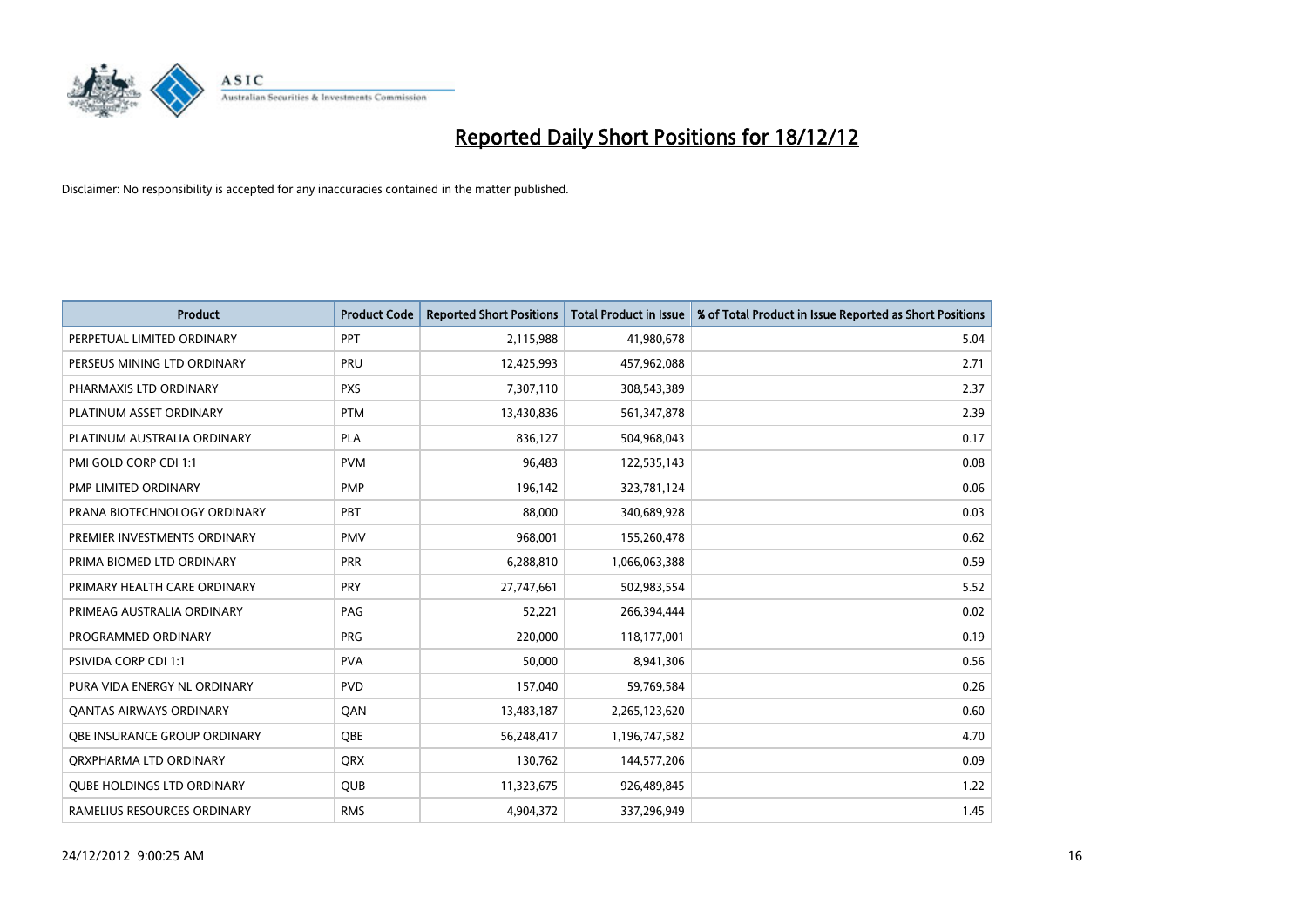

| <b>Product</b>                      | <b>Product Code</b> | <b>Reported Short Positions</b> | Total Product in Issue | % of Total Product in Issue Reported as Short Positions |
|-------------------------------------|---------------------|---------------------------------|------------------------|---------------------------------------------------------|
| RAMSAY HEALTH CARE ORDINARY         | <b>RHC</b>          | 2,445,498                       | 202,081,252            | 1.21                                                    |
| <b>RCR TOMLINSON ORDINARY</b>       | <b>RCR</b>          | 188,855                         | 132,431,265            | 0.14                                                    |
| <b>REA GROUP ORDINARY</b>           | <b>REA</b>          | 95,367                          | 131,714,699            | 0.07                                                    |
| RECKON LIMITED ORDINARY             | <b>RKN</b>          | 451,000                         | 129,488,015            | 0.35                                                    |
| <b>RED 5 LIMITED ORDINARY</b>       | <b>RED</b>          | 1,508,529                       | 135,488,008            | 1.11                                                    |
| <b>RED FORK ENERGY ORDINARY</b>     | <b>RFE</b>          | 2,215,711                       | 384,951,719            | 0.58                                                    |
| REDBANK ENERGY LTD ORDINARY         | AEJ                 | 13                              | 786,287                | 0.00                                                    |
| REDFLEX HOLDINGS ORDINARY           | <b>RDF</b>          | 3,465                           | 110,762,310            | 0.00                                                    |
| REECE AUSTRALIA LTD. ORDINARY       | <b>REH</b>          | 10,500                          | 99,600,000             | 0.01                                                    |
| <b>REGIS RESOURCES ORDINARY</b>     | <b>RRL</b>          | 1,390,373                       | 473,943,160            | 0.29                                                    |
| RESMED INC CDI 10:1                 | <b>RMD</b>          | 3,421,158                       | 1,556,242,300          | 0.22                                                    |
| <b>RESOLUTE MINING ORDINARY</b>     | <b>RSG</b>          | 2,252,948                       | 642,996,890            | 0.35                                                    |
| <b>RESOURCE GENERATION ORDINARY</b> | <b>RES</b>          | 173                             | 263,345,652            | 0.00                                                    |
| <b>RETAIL FOOD GROUP ORDINARY</b>   | <b>RFG</b>          | 154,044                         | 127,696,060            | 0.12                                                    |
| REVERSE CORP LIMITED ORDINARY       | <b>REF</b>          | 100                             | 92,382,175             | 0.00                                                    |
| REX MINERALS LIMITED ORDINARY       | <b>RXM</b>          | 2,097,066                       | 188,907,284            | 1.11                                                    |
| <b>RHG LIMITED ORDINARY</b>         | <b>RHG</b>          | 290,334                         | 308,483,177            | 0.09                                                    |
| RIALTO ENERGY ORDINARY              | <b>RIA</b>          | 41                              | 672,259,992            | 0.00                                                    |
| RIO TINTO LIMITED ORDINARY          | <b>RIO</b>          | 10,036,725                      | 435,758,720            | 2.30                                                    |
| ROC OIL COMPANY ORDINARY            | <b>ROC</b>          | 1,268,298                       | 683,235,552            | 0.19                                                    |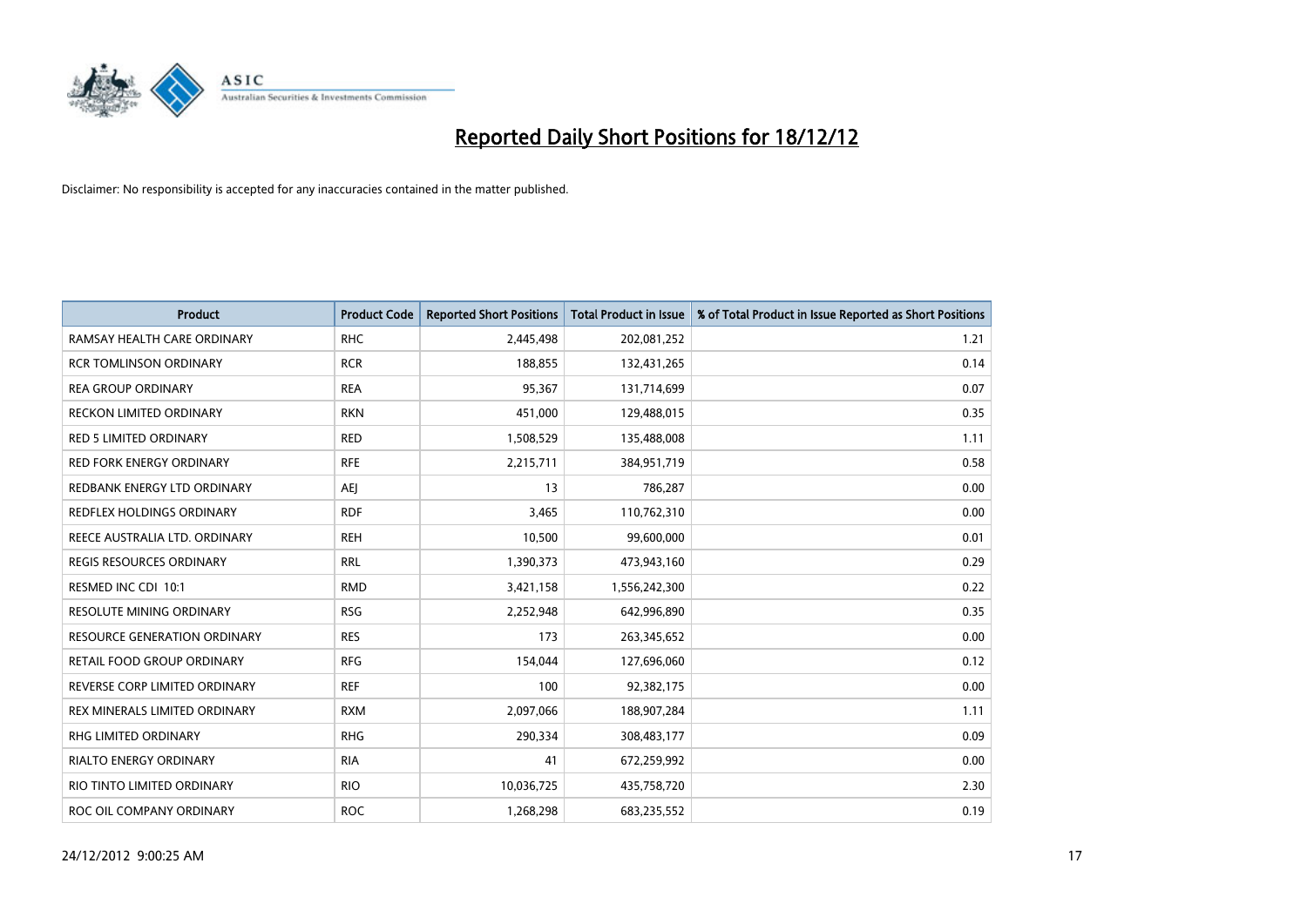

| <b>Product</b>                               | <b>Product Code</b> | <b>Reported Short Positions</b> | <b>Total Product in Issue</b> | % of Total Product in Issue Reported as Short Positions |
|----------------------------------------------|---------------------|---------------------------------|-------------------------------|---------------------------------------------------------|
| <b>RURALCO HOLDINGS ORDINARY</b>             | <b>RHL</b>          | 12,000                          | 55,019,284                    | 0.02                                                    |
| SAI GLOBAL LIMITED ORDINARY                  | SAI                 | 5,874,650                       | 206,817,132                   | 2.84                                                    |
| SALMAT LIMITED ORDINARY                      | <b>SLM</b>          | 488,210                         | 159,812,799                   | 0.31                                                    |
| SAMSON OIL & GAS LTD ORDINARY                | SSN                 | 6,774,784                       | 1,865,384,154                 | 0.36                                                    |
| SANDFIRE RESOURCES ORDINARY                  | <b>SFR</b>          | 1,842,619                       | 152,724,301                   | 1.21                                                    |
| <b>SANTOS LTD ORDINARY</b>                   | <b>STO</b>          | 2,855,714                       | 958,863,227                   | 0.30                                                    |
| SARACEN MINERAL ORDINARY                     | <b>SAR</b>          | 5,958,396                       | 595,035,606                   | 1.00                                                    |
| <b>SCA PROPERTY GROUP STAPLED SECURITIES</b> | SCP                 | 498,353                         | 586,000,000                   | 0.09                                                    |
| SEDGMAN LIMITED ORDINARY                     | SDM                 | 445,444                         | 217,623,797                   | 0.20                                                    |
| SEEK LIMITED ORDINARY                        | <b>SEK</b>          | 13,748,529                      | 337,101,307                   | 4.08                                                    |
| SENEX ENERGY LIMITED ORDINARY                | <b>SXY</b>          | 2,193,483                       | 1,140,194,837                 | 0.19                                                    |
| SERVCORP LIMITED ORDINARY                    | SRV                 | 94                              | 98,432,275                    | 0.00                                                    |
| SERVICE STREAM ORDINARY                      | <b>SSM</b>          | 5,018                           | 283,418,867                   | 0.00                                                    |
| SEVEN GROUP HOLDINGS ORDINARY                | <b>SVW</b>          | 3,286,391                       | 307,410,281                   | 1.07                                                    |
| SEVEN WEST MEDIA LTD ORDINARY                | <b>SWM</b>          | 22,804,322                      | 999,160,872                   | 2.28                                                    |
| SIGMA PHARMACEUTICAL ORDINARY                | <b>SIP</b>          | 6,590,538                       | 1,173,298,140                 | 0.56                                                    |
| <b>SILEX SYSTEMS ORDINARY</b>                | <b>SLX</b>          | 893,931                         | 170,232,464                   | 0.53                                                    |
| SILVER LAKE RESOURCE ORDINARY                | <b>SLR</b>          | 21,026,652                      | 225,493,476                   | 9.32                                                    |
| SIMS METAL MGMT LTD ORDINARY                 | SGM                 | 7,157,939                       | 204,296,106                   | 3.50                                                    |
| SINGAPORE TELECOMM. CHESS DEPOSITARY INT     | <b>SGT</b>          | 2,810,183                       | 138,645,546                   | 2.03                                                    |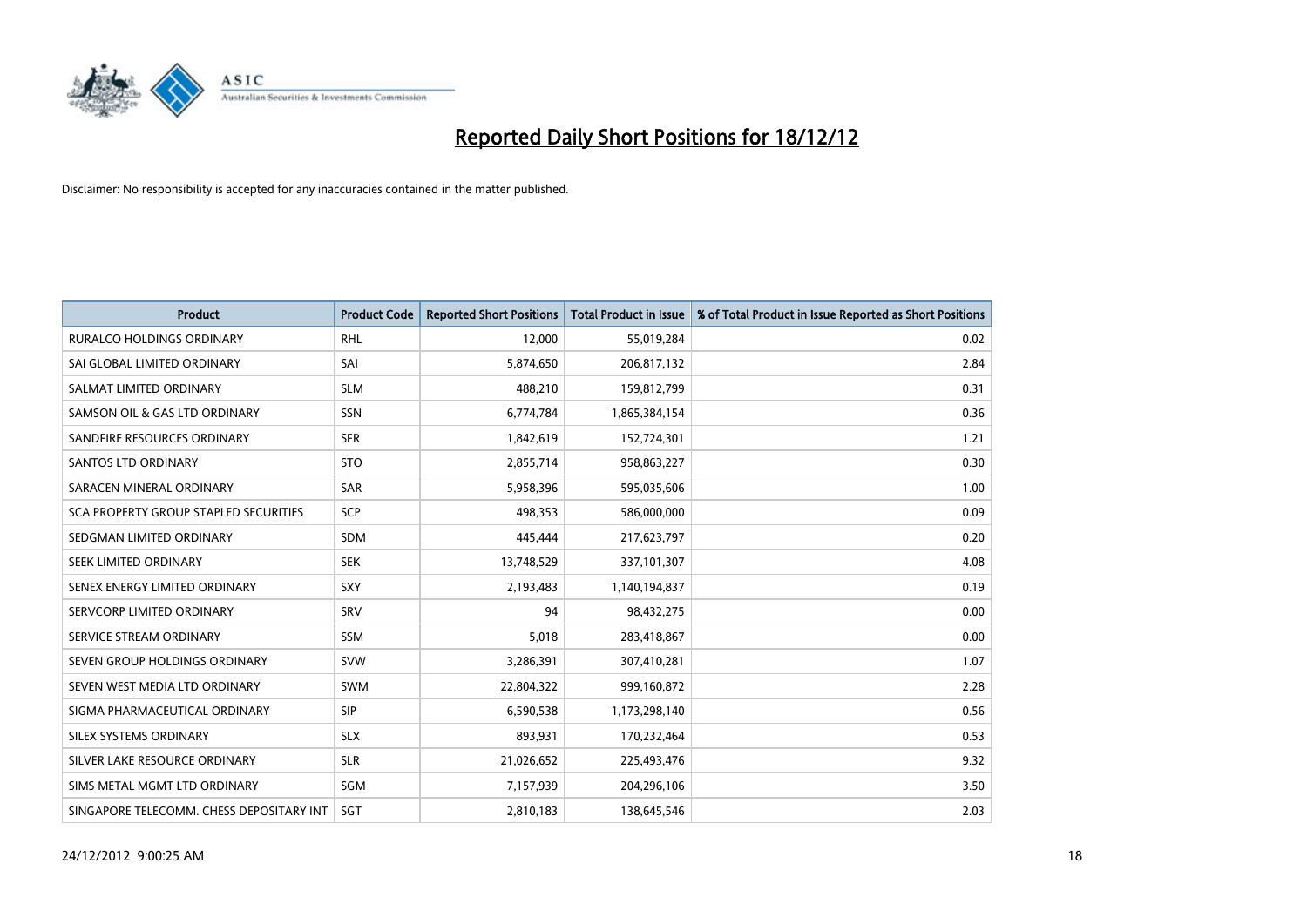

| <b>Product</b>                           | <b>Product Code</b> | <b>Reported Short Positions</b> | <b>Total Product in Issue</b> | % of Total Product in Issue Reported as Short Positions |
|------------------------------------------|---------------------|---------------------------------|-------------------------------|---------------------------------------------------------|
| SIRIUS RESOURCES NL ORDINARY             | <b>SIR</b>          | 91,000                          | 193,477,086                   | 0.05                                                    |
| SIRTEX MEDICAL ORDINARY                  | <b>SRX</b>          | 32,382                          | 55,768,136                    | 0.06                                                    |
| SKILLED GROUP LTD ORDINARY               | <b>SKE</b>          | 5,960,993                       | 233,487,276                   | 2.55                                                    |
| SKYCITY ENT GRP LTD ORDINARY             | <b>SKC</b>          | 67,927                          | 576,958,340                   | 0.01                                                    |
| <b>SLATER &amp; GORDON ORDINARY</b>      | SGH                 | 24,394                          | 170,537,215                   | 0.01                                                    |
| SMS MANAGEMENT, ORDINARY                 | <b>SMX</b>          | 990,728                         | 69,378,477                    | 1.43                                                    |
| SONIC HEALTHCARE ORDINARY                | <b>SHL</b>          | 5,285,324                       | 395,653,681                   | 1.34                                                    |
| SOUL PATTINSON (W.H) ORDINARY            | SOL                 | 42,251                          | 239,395,320                   | 0.02                                                    |
| SOUTH BOULDER MINES ORDINARY             | <b>STB</b>          | 136,195                         | 127,952,826                   | 0.11                                                    |
| SP AUSNET STAPLED SECURITIES             | <b>SPN</b>          | 8,046,030                       | 3,339,620,165                 | 0.24                                                    |
| SPARK INFRASTRUCTURE STAPLED NOTE & UNIT | SKI                 | 34,360,340                      | 1,326,734,264                 | 2.59                                                    |
| SPDR 200 FUND ETF UNITS                  | <b>STW</b>          | 27,187                          | 47,859,567                    | 0.06                                                    |
| SPECIALTY FASHION ORDINARY               | <b>SFH</b>          | 2,578,941                       | 192,236,121                   | 1.34                                                    |
| ST BARBARA LIMITED ORDINARY              | <b>SBM</b>          | 2,518,561                       | 488,074,077                   | 0.52                                                    |
| STANMORE COAL LTD ORDINARY               | <b>SMR</b>          | 32,870                          | 207,827,090                   | 0.02                                                    |
| STARPHARMA HOLDINGS ORDINARY             | SPL                 | 5,838,978                       | 283,640,060                   | 2.06                                                    |
| STHN CROSS MEDIA ORDINARY                | SXL                 | 19,318,679                      | 704,858,524                   | 2.74                                                    |
| STOCKLAND UNITS/ORD STAPLED              | SGP                 | 18,918,745                      | 2,202,657,963                 | 0.86                                                    |
| STRAITS RES LTD. ORDINARY                | SRO                 | 601,415                         | 1,164,150,159                 | 0.05                                                    |
| STW COMMUNICATIONS ORDINARY              | SGN                 | 77,040                          | 403,828,512                   | 0.02                                                    |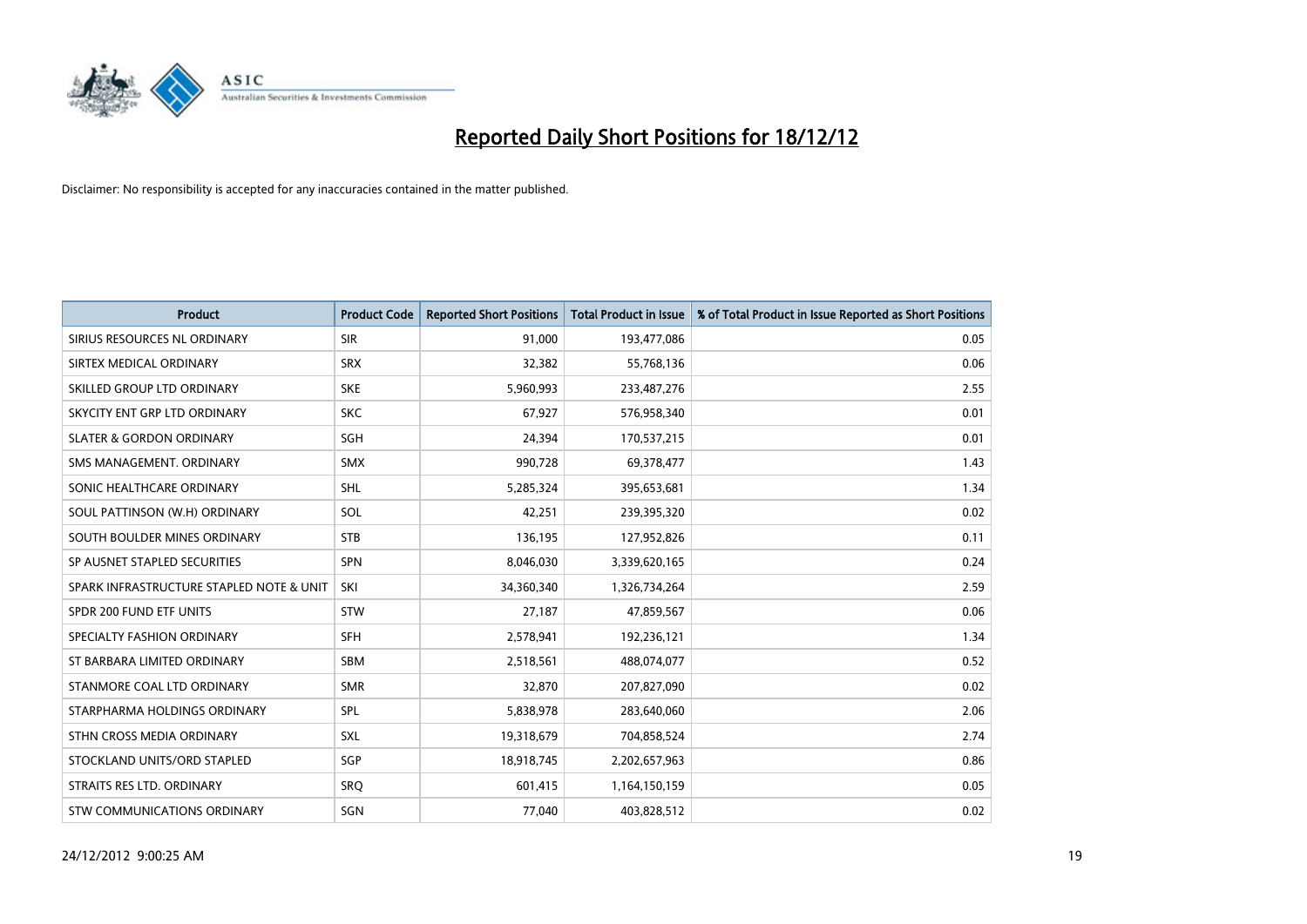

| <b>Product</b>                       | <b>Product Code</b> | <b>Reported Short Positions</b> | <b>Total Product in Issue</b> | % of Total Product in Issue Reported as Short Positions |
|--------------------------------------|---------------------|---------------------------------|-------------------------------|---------------------------------------------------------|
| SUNCORP GROUP LTD ORDINARY           | <b>SUN</b>          | 7,347,029                       | 1,286,600,980                 | 0.57                                                    |
| SUNDANCE ENERGY ORDINARY             | <b>SEA</b>          | 2,125,456                       | 277,598,474                   | 0.77                                                    |
| SUNDANCE RESOURCES ORDINARY          | <b>SDL</b>          | 12,356,126                      | 3,066,227,034                 | 0.40                                                    |
| SUNLAND GROUP LTD ORDINARY           | <b>SDG</b>          | 118,391                         | 189,517,954                   | 0.06                                                    |
| SUPER RET REP LTD ORDINARY           | <b>SUL</b>          | 712,547                         | 196,382,811                   | 0.36                                                    |
| SYD AIRPORT STAPLED US PROHIBIT.     | <b>SYD</b>          | 9,956,955                       | 1,861,210,782                 | 0.53                                                    |
| SYRAH RESOURCES ORDINARY             | <b>SYR</b>          | 16,242                          | 133,869,590                   | 0.01                                                    |
| TABCORP HOLDINGS LTD ORDINARY        | <b>TAH</b>          | 13,565,114                      | 734,015,737                   | 1.85                                                    |
| <b>TANAMI GOLD NL ORDINARY</b>       | <b>TAM</b>          | 376,166                         | 261,132,677                   | 0.14                                                    |
| TAP OIL LIMITED ORDINARY             | <b>TAP</b>          | 458,613                         | 241,295,311                   | 0.19                                                    |
| TASSAL GROUP LIMITED ORDINARY        | <b>TGR</b>          | 92,830                          | 146,304,404                   | 0.06                                                    |
| <b>TATTS GROUP LTD ORDINARY</b>      | <b>TTS</b>          | 5,681,981                       | 1,385,200,190                 | 0.41                                                    |
| TECHNOLOGY ONE ORDINARY              | <b>TNE</b>          | 45,659                          | 306,620,955                   | 0.01                                                    |
| TELECOM CORPORATION ORDINARY         | <b>TEL</b>          | 13,815,999                      | 1,824,673,847                 | 0.76                                                    |
| <b>TELSTRA CORPORATION, ORDINARY</b> | <b>TLS</b>          | 20,331,295                      | 12,443,074,357                | 0.16                                                    |
| TEN NETWORK HOLDINGS ORDINARY        | <b>TEN</b>          | 146,216,545                     | 2,312,328,771                 | 6.32                                                    |
| TERANGA GOLD CORP CDI 1:1            | <b>TGZ</b>          | 208,769                         | 163,248,235                   | 0.13                                                    |
| TEXON PETROLEUM LTD ORDINARY         | <b>TXN</b>          | 70,615                          | 245,039,848                   | 0.03                                                    |
| THE REJECT SHOP ORDINARY             | <b>TRS</b>          | 2,603,627                       | 26,092,220                    | 9.98                                                    |
| THORN GROUP LIMITED ORDINARY         | <b>TGA</b>          | 561,305                         | 146,374,703                   | 0.38                                                    |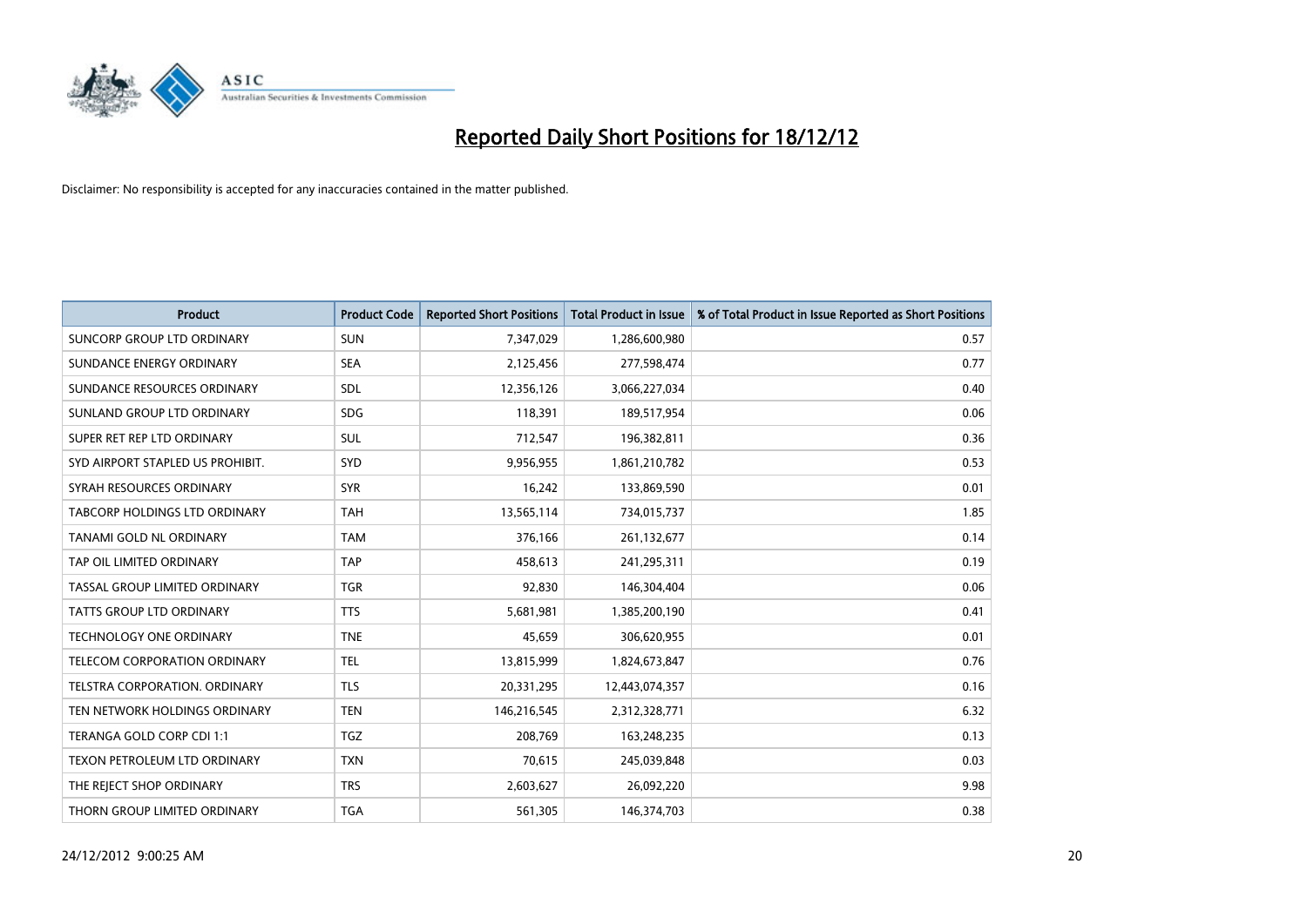

| <b>Product</b>                       | <b>Product Code</b> | <b>Reported Short Positions</b> | <b>Total Product in Issue</b> | % of Total Product in Issue Reported as Short Positions |
|--------------------------------------|---------------------|---------------------------------|-------------------------------|---------------------------------------------------------|
| <b>TIGER RESOURCES ORDINARY</b>      | <b>TGS</b>          | 2,517,857                       | 673,470,269                   | 0.37                                                    |
| TOLL HOLDINGS LTD ORDINARY           | <b>TOL</b>          | 33,189,838                      | 717,133,875                   | 4.63                                                    |
| TOX FREE SOLUTIONS ORDINARY          | <b>TOX</b>          | 796,288                         | 115,989,858                   | 0.69                                                    |
| TPG TELECOM LIMITED ORDINARY         | <b>TPM</b>          | 3,001,461                       | 793,808,141                   | 0.38                                                    |
| <b>TRADE ME GROUP ORDINARY</b>       | <b>TME</b>          | 867,556                         | 396,017,568                   | 0.22                                                    |
| <b>TRANSFIELD SERVICES ORDINARY</b>  | <b>TSE</b>          | 6,236,841                       | 512,457,716                   | 1.22                                                    |
| TRANSPACIFIC INDUST, ORDINARY        | <b>TPI</b>          | 4,112,062                       | 1,578,556,067                 | 0.26                                                    |
| TRANSURBAN GROUP TRIPLE STAPLED SEC. | <b>TCL</b>          | 6,371,938                       | 1,461,665,097                 | 0.44                                                    |
| TREASURY WINE ESTATE ORDINARY        | <b>TWE</b>          | 19,718,764                      | 647,227,144                   | 3.05                                                    |
| TROY RESOURCES LTD ORDINARY          | <b>TRY</b>          | 16,400                          | 91,318,649                    | 0.02                                                    |
| UGL LIMITED ORDINARY                 | UGL                 | 6,590,092                       | 166,315,038                   | 3.96                                                    |
| UXC LIMITED ORDINARY                 | <b>UXC</b>          | 1,448,251                       | 308,056,885                   | 0.47                                                    |
| <b>VENTURE MINERALS ORDINARY</b>     | <b>VMS</b>          | 327,760                         | 287,320,170                   | 0.11                                                    |
| <b>VIRGIN AUS HLDG LTD ORDINARY</b>  | VAH                 | 37,120,915                      | 2,455,775,111                 | 1.51                                                    |
| VITERRA INC CDI 1:1                  | <b>VTA</b>          | 10                              | 68,629,939                    | 0.00                                                    |
| <b>VOCUS COMMS LTD ORDINARY</b>      | <b>VOC</b>          | 73,842                          | 77,111,341                    | 0.10                                                    |
| WATPAC LIMITED ORDINARY              | <b>WTP</b>          | 8,701                           | 184,332,526                   | 0.00                                                    |
| <b>WDS LIMITED ORDINARY</b>          | <b>WDS</b>          | 7                               | 144,740,614                   | 0.00                                                    |
| <b>WEBJET LIMITED ORDINARY</b>       | <b>WEB</b>          | 399,926                         | 71,065,929                    | 0.56                                                    |
| WESFARMERS LIMITED ORDINARY          | <b>WES</b>          | 26,832,274                      | 1,006,645,953                 | 2.67                                                    |